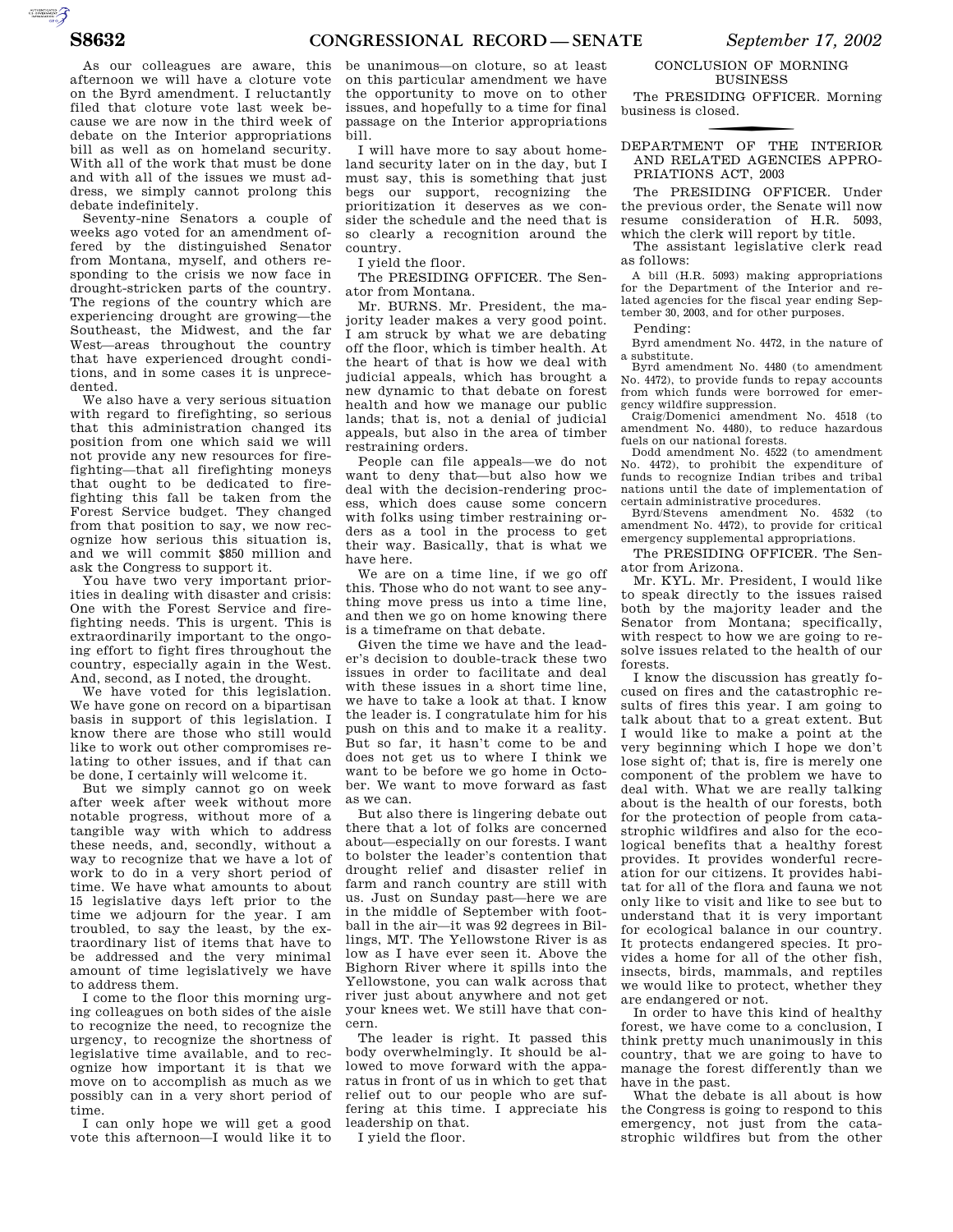devastation of our forests that has created such an unhealthy condition that it literally threatens the health of probably somewhere between 30 and 70 million acres of forest land in the United States.

The administration has come forth with a far-reaching proposal that will begin to enable us to treat these forests in a sensible way. We have legislation pending before us—an amendment by the Senator from Idaho—that was put in place as a means of being able to discuss this. And we have been trying, over the course of the last week or so, to negotiate among ourselves in the Senate to be able to come to some conclusion about what amendment it might be possible to adopt as part of the Interior appropriations bill so that it will be easier for us to go in and manage these forests.

I am sad to say that so far our efforts at negotiation have not borne fruit. I think, therefore, it is necessary today to begin to recognize that unless we are able to reach agreement pretty soon, we are going to have to press forward with the kind of management approach that I believe will enable us to create healthy forests again.

Let me go back over some of the ground that has been discussed but perhaps put a little different face on it in talking about my own State of Arizona.

Some people may not think of the State of Arizona as containing forests. They may think of it as a desert State. The reality is, a great deal of my State is covered with some of the most beautiful forests in the entire United States—the entire world, for that matter. We have the largest Ponderosa pine forest in the United States. Ponderosa pines are enormous, beautiful trees, with yellowing bark. It is not uncommon at all for them to have a girth of 24 inches and above in a healthy forest. They are a little bit like if you want to think of the sequoia trees in California—not quite as big but coming close to that kind of magnificent tree.

One hundred years ago, the ponderosa pine forests in Arizona were healthy. These trees were huge. They were beautiful. There were not very many per acre; and that, frankly, was what enabled them to grow so well. They were not competing with a lot of small underbrush or small trees for the nutrients in the soil, the Sun, the water, which is relatively scarce in Arizona, and they grew to magnificent heights.

Several things happened to begin to change the circumstances. First of all, loggers came in and, seeing an opportunity, cut a lot of these magnificent trees. Secondly, grazing came in, and all of the grasses that grew because of the meadow-like conditions in which this forest existed were nibbled right down to the base in some cases. A lot of small trees, therefore, began to crop up and crowd out the grasses, and pretty soon there was not any grass. There was simply a dense undergrowth of lit-

tle trees that began to crowd out what was left of the bigger trees, as well.

Then came the fires because these little trees were so prone to burning. It is a dry climate. They are crowded together. Instead of having maybe 200 trees per acre, for example, you might have 2,000 trees per acre or more. But they are all little, tiny diameter trees that are very susceptible to fire. And the big trees that are left, of course, are susceptible to fire as well because when the lightning strikes, it sets the small trees on fire, which then quickly crown up to the larger trees, creating a ladder effect, going right on up to the top of the very biggest trees. It explodes in fire, as you have seen on television. That kind of environment is what we are faced with today.

The old growth has come back. We have some magnificent, big trees, but they are being crowded out by all of these very small-diameter trees and other brush and other fuel that has accumulated on the forest floor. So what happens when there is a fire—whether man set or lightning created—is that the fuel begins to burn. It burns quickly just like a Christmas tree, if you can imagine, if you have ever seen a Christmas tree burn. It quickly burns the smaller trees and underbrush, and then catches the branches, the lower branches of the bigger trees, and then crowns out, and then you have a big fire.

What is the result of the big fires in Arizona this year?

First of all, we can talk about the size of the fires. We can talk about the size of the Rodeo-Chediski fire in Arizona. It was about 60 percent the size of Rhode Island. This is simply one fire. You can see from this map the size of the Rodeo-Chediski fire. Here is the size of the State of Rhode Island. If you add in other fires that have occurred in Arizona this year, you have a size that exceeds the size of Rhode Island. That is in my State. That is how much has burned in my State—about 622,000 acres in this fire alone.

Let me show you what it looks like after that burn. And I have been there. I have walked it. I have driven through it. I have seen it from the air by helicopter. It is a devastating sight. Here it is, as shown in this photograph.

The ground is gray. It burned so hot that it created a silicone-like glaze over the soil. And, of course, it just absolutely takes all the pine needles and branches off the trees, so all you have are these sticks left standing. Some of these, by the way, are pretty good size trees. And there is salvageable timber in here if we are permitted to go in and do that salvaging.

But because of the glaze over the soil, the report from the experts in the field is that when the rains finally began to come, it did not soak into the soil; it ran off. And what you now find throughout the central and eastern part of Arizona is massive mud flow into the streams. It kills the fish. It makes the water unpalatable. It dev-

astates the free flow of the water, so it creates new channels and erodes the soil. It goes around bridges, and there is one bridge that was very much in danger.

It flows into the largest lake in the State, Lake Roosevelt. And Roosevelt Lake is the biggest surface water source of water for the city of Phoenix and the other valley cities. There has been great concern that mud flow will affect the water quality and the water taste, as well as damaging the environment for the aquatic life in the lake and in the other streams.

There are some other sad things about this fire. Just to mention some of the devastation, the total of this fire was about 468,000 acres burned. The total in Arizona is about 622,000 acres. The structures burned in Arizona were about 423, the majority of which were homes and some commercial structures.

In the United States, this year alone, we have lost 21 lives as a result of the wildfires, and over 3,000 structures. The impacts on our forests in Arizona, the old growth trees will take 300 to 400 years to regenerate—300 to 400 years. To have a tree of any good size takes at least 100, 150 years.

We have endangered species in our forests, the Mexican spotted owl, for example. The fire burned through 20 of their protected active centers. So I think those who claim to be environmentalists, who want to protect a forest by keeping everybody out of it, and rendering it subject to this kind of wildfire have a lot of explaining to do when 20 of these protected centers for the Mexican spotted owls were ruined, devastated, burned up in this fire. The recovery time for this habitat is 300 to 400 years as well.

Twenty-five goshawk areas—this is another one of our protected species and postfledging areas were impacted or destroyed. Wildlife mortalities—and these are just those that were actually documented—46 elks, 2 bears, and 1 bear cub, and, of course, countless other small critters.

I think it is interesting that air quality is something that is frequently overlooked when you think of these fires. I was up there. I know because I had to breathe it. But just one interesting statistic is that the greenhouse gases from the Rodeo fire emitted during 1 day—just 1 day of the fire; and this thing burned for 2 to 3 weeks in a big way, and then longer than that in a smaller way—but 1 day's emissions of greenhouse gases from the Rodeo fire surpassed all of the carbon dioxide emissions of all passenger cars operating in the United States on that same day.

So if we are really concerned about greenhouse gases, just stop and think, all of the emissions from all of the cars in the United States did not equal 1 day's worth of emissions from this one fire. Of course, there were a lot of other fires burning in the country as well.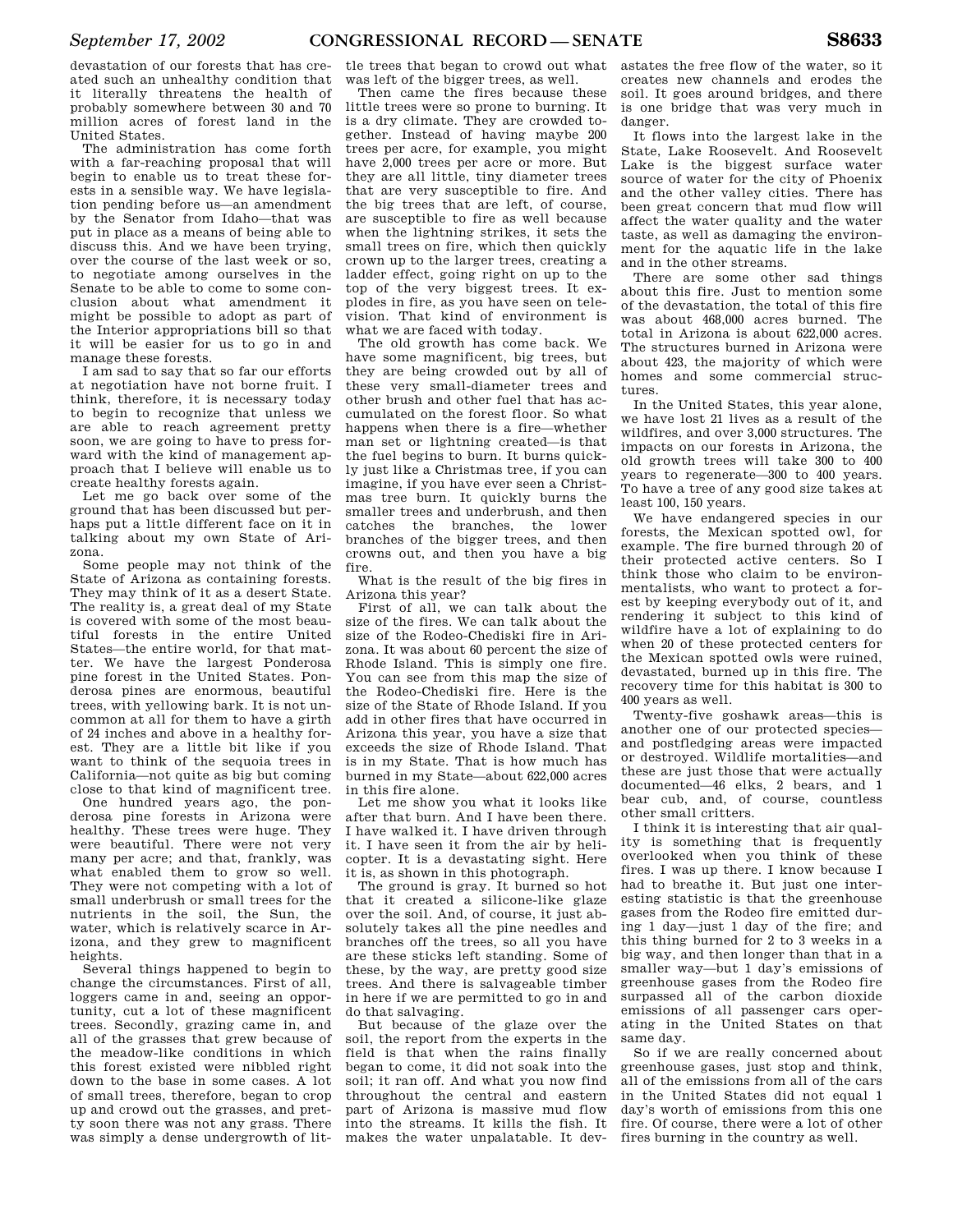Let me try to put this in perspective in terms of the amount of area of Arizona that is subject to this kind of fire.

We have about 4 million acres of forest in Arizona that is classified as condition 3. That is about one-third of all the forests in Arizona. Condition 3 is the area that is in the most danger of catastrophic wildfire. Here is a State map of Arizona. And the area in yellow is pretty much the forested area of our State, with the area depicted in red the class 3 area.

So you can see that a great deal of our ponderosa pine forest here is in very dire condition and needs to be treated as soon as possible.

The Grand Canyon is right here. You can see on the north rim, there are significant areas that need to be treated. Over here, near the Navaho Indian Reservation, there are areas that need to be treated. Flagstaff is here; you can see the mountains that rise over 12,000 feet just north of Flagstaff. Those areas are very much in danger. You have the Prescott National Forest, Coconino National Forest, the Tonto National Forest. The Apache Indian Reservation is probably the largest. This area is the watershed for Phoenix, the Gila River and its tributaries. It provides a great deal of the surface water for the city of Phoenix and surrounding areas.

These are beautiful mountain areas with a base elevation of over 7,000 feet. This area over here is 9,000 feet. The mountains rise over 11,000 feet, covered with ponderosa pines, spruce, fir, aspen, and others trees. All of this area is in grave danger of beetle kill disease, mistletoe, wildfire, and being weakened and dying from insufficient nutrients and water because of the condition of the forest.

It is a very matted, tightly packed forest with all of the little diameter trees literally squeezing out the big trees that we all want to save. It is called a dog hair thicket. It is so thick that a dog can't even run through it without leaving some of his hair behind.

Let me show you an example of what the forest used to look like and how it looks today. On the top you see a photograph of 1909. You can see these beautiful big ponderosa pine trees. There are some smaller ones back here. You have different age growths, and that is the way you like to have a forest so as the big ones grow older and die, there are others to take their place. You see a great deal of grass, sunshine, open space. You can imagine this is a very healthy forest because you don't have too much competition for what the trees need to grow. It is also a wonderful environment for elk and deer and butterflies and birds. It is open. You have plenty of grass for forage and so on.

This is the same area in the year 1992. This is the way much of our forests look today—absolutely dense, crowded. I am not sure if the chart is observable here, but you can see that the forest is now very crowded. Here you have beautiful, large ponderosa pines, a couple more back here, but they are being squeezed out by all of the smaller diameter trees.

What we are talking about in management is not cutting the big trees, not logging the forest. We are talking about taking out the bulk of these smaller diameter trees that are not doing anybody or anything any good and are clogging up the forests, preventing the grass from growing. They are ruining the habitat for other animals and creating conditions for insects, disease, and catastrophic wildfire.

For those who say we don't want to go back to logging, nobody is talking about that. We are talking about saving these big trees, not cutting them down.

The problem is, a lot of the environmental community is in total concert with this general management. But you have a very loud, activist, radical minority that is so afraid commercial businesses will want to cut large trees, that they want to destroy any commercial industry. In the State of Arizona, there is essentially no logging industry left. We have two very small mills, and the Apache Indian Reservation has two mills. The Apache Reservation I will get to in a moment because that is where the Rodeo-Chediski fire occurred.

What we are talking about here is having well-designed projects, after consultation with all of the so-called stakeholders, with the Forest Service having gone through all of the environmental planning and designating projects, stewardship projects with enhanced value so that they can go to these commercial businesses and say: Can you go into this forest and clean all of this out and make it look like this? Whatever you take out of here that we mark for you to be able to take out, you can sell that. You can turn it into chipboard, fiberboard. You can turn it into biodegradable products for burning and creating electricity. You can perhaps take some of the mediumsize trees and get some boards out of them, maybe some two-by-fours. Can you make enough of a profit to do this for us because there is not enough money for us to appropriate to treat 30 or 40 or 50 million acres?

We are talking about a lot of money we simply don't have. You have to rely upon the commercial businesses to do that. Some of the radicals are so concerned that when they are doing this job for us, they will say: We don't have anything more to do; we want to take the big trees. And they are concerned that we won't have the ability to tell them no. Therefore, they are going to prevent us from cleaning up the forest for making it healthy again. They will create a condition that results in the catastrophic wildfires I was talking about; in effect, cutting off our nose to spite our face.

We are not going to do what everybody recognizes needs to be done be-

cause maybe when that is all done, 40 years from now, somebody will say: We want to go after the big trees.

Does anybody believe the political environment in that setting is going to permit us to do that? None of us are going to agree to that. I don't agree to it today.

Let me tell you a story. Former Secretary of Interior Bruce Babbitt is a very strong supporter of what we are talking about. An area he used to hike in when he was young is called the Mt. Trumbull area on the north rim of the Grand Canyon north of Flagstaff. As Secretary of Interior, being BLM land under the jurisdiction of the Department of Interior, he was able to do the rules and regulations that enabled us to go in and do the clearing. So they hired a couple of brothers that had a small business. They brought some pieces of equipment down from Oregon. One of them was a very small caterpillar thing that could snip all these small diameter trees. They cleaned out a fairly good size area. They made enough money to be in business, and isn't that fine. What they left was a forest that looked more like this.

I remember one tree that a BLM person there said: I have to show you this. Here was a tree that looked like a big California sequoia. It was a big ponderosa pine. The boughs came all the way down to the ground. And all around it were these small dog hair thicket kind of trees and brush. He said: We have to get them to clean this out because this tree is very much in danger of burning. If any spark comes within a mile or so, it will just climb up this ladder.

That beautiful tree, that was maybe 200 or 300, 400 years old, is going to go up in flames. That is the kind of tree we are trying to protect. For those who say we want to somehow do logging and so on, I simply say they are wrong; we are not. This is what we are trying to create, not this.

Let's go on to talk about some of the other aspects. In Arizona, there were about 4 million acres classified as condition 3, meaning most subject to catastrophic wildfire. Nationally, there are just under 75 million such class 3 acres. Out of this, the Forest Service identifies about 24 million as the highest risk of catastrophic fires. And this definition means they are so degraded that they require mechanical thinning before fire can be safely reintroduced.

According to the General Accounting Office, we have a very short period of time in which to treat these acres. According to a 1999 study, the GAO says we have 10 to 25 years to treat this 30 plus million acres of class 3 land if we are to prevent unstoppable fires.

This shows you what can be done when you treat the acres. This is full restoration, meaning we have gone in and cut out quite a few of the small diameter trees leaving relatively few, mostly larger trees per acre. This is exactly what this particular acre had on it when the cutting and thinning had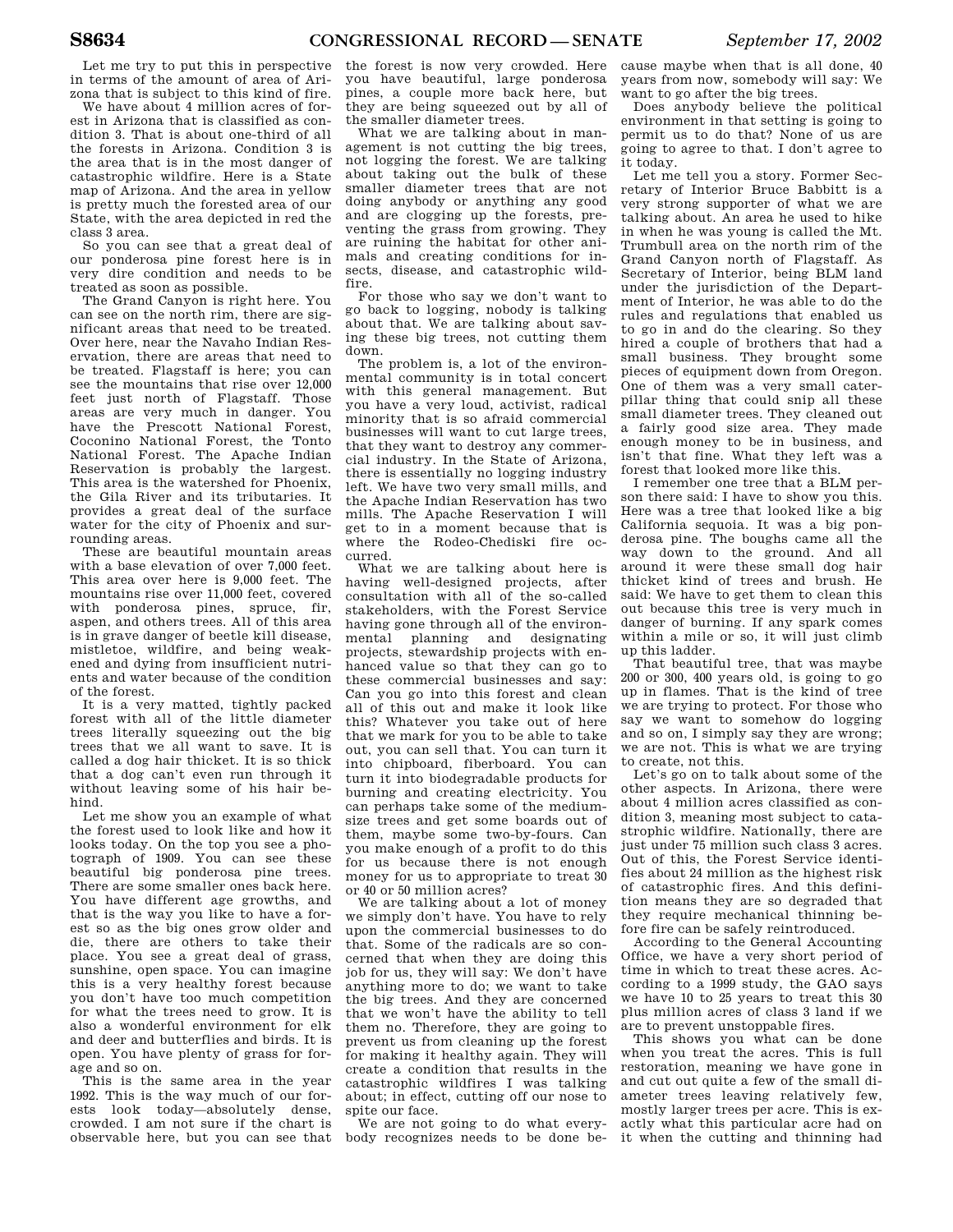been done, going in and cutting out the small diameter trees.

In Arizona you can introduce fire in prescribed burns during the month of October and November because it is cooler. It is moist, and the fires are not going to get out of control. Fire was introduced here in this area in October, the wet month, and you can see that it is burning along the ground, burning the fuel that has accumulated on the ground. It is not going to go through this tree here or these trees here. It may burn some of the smaller trees, but what is going to be left is a nice environment in which you have grasses that can crop up the next spring and reintroduce a lot of species and habit and protect, as well, from fire.

If lightning were to strike one of these trees and start a fire, it would return along the ground like this. In the hot summer months, once it has been treated, it is likely, with all of the fuel having burned off the previous winter, the fire will move around the ground and it will not crown out to a higher degree of fire.

The reason you cannot treat these forests with fire alone, and you have to mechanically thin and cut out some of the underbrush first, is demonstrated by the next chart. This shows you what happened when we left this many trees per acre. This shows you when you do minimal thinning. They didn't do very much thinning, and they reintroduced fire, and you can see this fire is starting to climb the trunks of these trees and is going to crown out. You see it coming up along the top of this tree. It is going to catch the crowns of a lot of these larger trees. They are at great risk of burning and a fire starting. This is during the wet month of October when you have a lot of moisture. If you don't take out very many trees, a la this particular treatment here, minimal thinning, and you introduce fire, you are going to have a risk of fire in the hot months. It is going to be a very grave risk.

Let's turn to the third chart, which shows what happens when you don't do anything at all, you only burn. This demonstrates why you have to do thinning first. No thinning was done on this particular acre. This is during the cool, wet month of October in Arizona. They introduced fire, and look at what happened. It got out of control and created a crown fire. This is the beginning of what the Rodeo-Chediski fire looked like.

So it is too late in much of our forests to introduce prescribed burning. It will go out of control. You have to go in, as I said, and thin it out first and then, that fall, you set a prescribed burn and you burn all of the fuel on the ground. Thereafter, the grasses grow and everything regenerates and you have a very nice environment.

There is another myth. I talked about cutting old-growth trees. When people talk about saving old growth, we need to be careful because the reality is that a lot of old-growth trees,

particularly in Arizona, are not big trees at all. They are not the ones you necessarily want to save. If you have been on the California coast, perhaps you have seen trees over a thousand years old. Some of the oldest ones are gnarled.

Which tree here is the oldest? Interestingly, this smaller tree is 60 years old and this bigger one is 55 years old. This is the younger tree—the big one. This tree was in an area that wasn't competing for a lot of nutrients, water, and sun. It was in a more open area. It grew as you would expect it to—very well, very quickly, and very big.

Obviously, this is a tree we are going to want to preserve. It will get bigger and bigger. But if you have that area in which the trees are crowded together in these very dense thickets, you can have a tree no bigger than this small one after 60 years. In fact, I have another one about the same size that is 88 years old.

Old growth would be something over 120 to 150 years. We have trees not much bigger than this that are designated old growth. We desire to create an environment in which you get these big beautiful trees that grow old and big and create the habitat for all of the fauna I discussed before for which we are trying to preserve the forests. This is an illustration of why you don't want to have arbitrary limits on cutting old-growth trees. The tree you want to save is this big one, not that one, the small one. That makes a much nicer environment and one that is better for the wildlife.

(Mrs. CLINTON assumed the Chair.)

Mr. KYL. Let me now discuss one of the concerns that has cropped up during the discussions about the kind of legislation we want.

There are those organizations in the environmental movement that understand there is too much public opinion in favor of doing something to manage our forests now because of this wildfire season, this catastrophic fire season. They understand they have to make some concessions. They have concluded that the best thing to be for is what they call urban/wild interface management. What that is supposed to mean is that you can go in and thin the areas right around communities and right around people's expensive million-dollar summer homes, and the like, but you cannot go out into the forests themselves.

We will put up the chart that shows the class 3 lands.

The problem is, first of all, it treats very few acres. This will illustrate the point. We don't have very many communities in these forests. There are five or six little towns in this whole area here. To do urban/wild interface management alone, by going out a half mile around the city limits of those little towns, is going to do nothing to enhance the environment in the rest of the forest. It will do nothing to protect the habitat of the endangered species out there. Actually, it does very little

to protect the communities themselves.

The Rodeo-Chediski fire—and I will show you the chart later—burned with such ferocity and intensity that the small areas that had been treated provided little or no protection. It was only the areas where there had been a larger area of treatment that were protected as a result of the fire.

I can tell you, while the fire was still burning in the eastern area, we helicoptered up to the Rodeo-Chediski lookout and we drove about another 2 miles on a road that divided between an area that had been treated—that is to say, there had been thinning, and I believe prescribed burning in the area as well, and on the other side of the road it was not treated. The side that was not treated looked like a moonscape. There was no living thing. Every tree had all of the branches and pine needles burned off—nothing but ghostly, ghastly sticks. On the side that was treated, you could hardly see that a fire had gone through there. It laid on the ground, and it burned itself out. It was in a large enough area that it did not burn in that area.

Unfortunately, where you had just a thin, light, little strip of a quarter mile or half mile, the fire jumped right over it. I saw that as well in different areas.

Part of the problem is a phenomenon that exists particularly in the West, where you have dry, hot conditions on the ground. The fire crowns out, as you have seen on television, and these massive spires of flame go 100, 150 feet in the air, which creates a plume of high, hot air, smoke, ashes, cinders, carried upward, and it looks like a mushroom cloud from an atomic kind of explosion because the column of hot air rises like this and it creates a mushroom effect. It gets up into the cooler atmosphere, 15,000, 20,000 feet, and it cannot rise any more because the heat doesn't sustain it. The cool air dampens it down and begins to create condensation. Eventually, the weight of the plume that has risen is greater than the capacity of the hot air to sustain it and it collapses. The firefighters call it a phenomenon of a collapsing plume. What happens then is the whole thing comes crashing down, creating a huge rush of air down on the ground, which pushes out all of the hot cinders, sparks, smoke, and ash out, like this, for 2 or 3 miles.

That happened many times in the Rodeo-Chediski fire. I witnessed the creation of one such plume in an area of Canyon Creek, where I have been hiking and camping. It was devastated by this fire. So it doesn't do you any good to create a bulldozer kind of a firebreak, or a quarter of a mile or half mile of thinning, if the fire can spread with such ferocity. That is what happened over and over in this particular fire.

Let me explain that, notwithstanding the fact that there had been some treatment around some of our communities. Just stop and think about this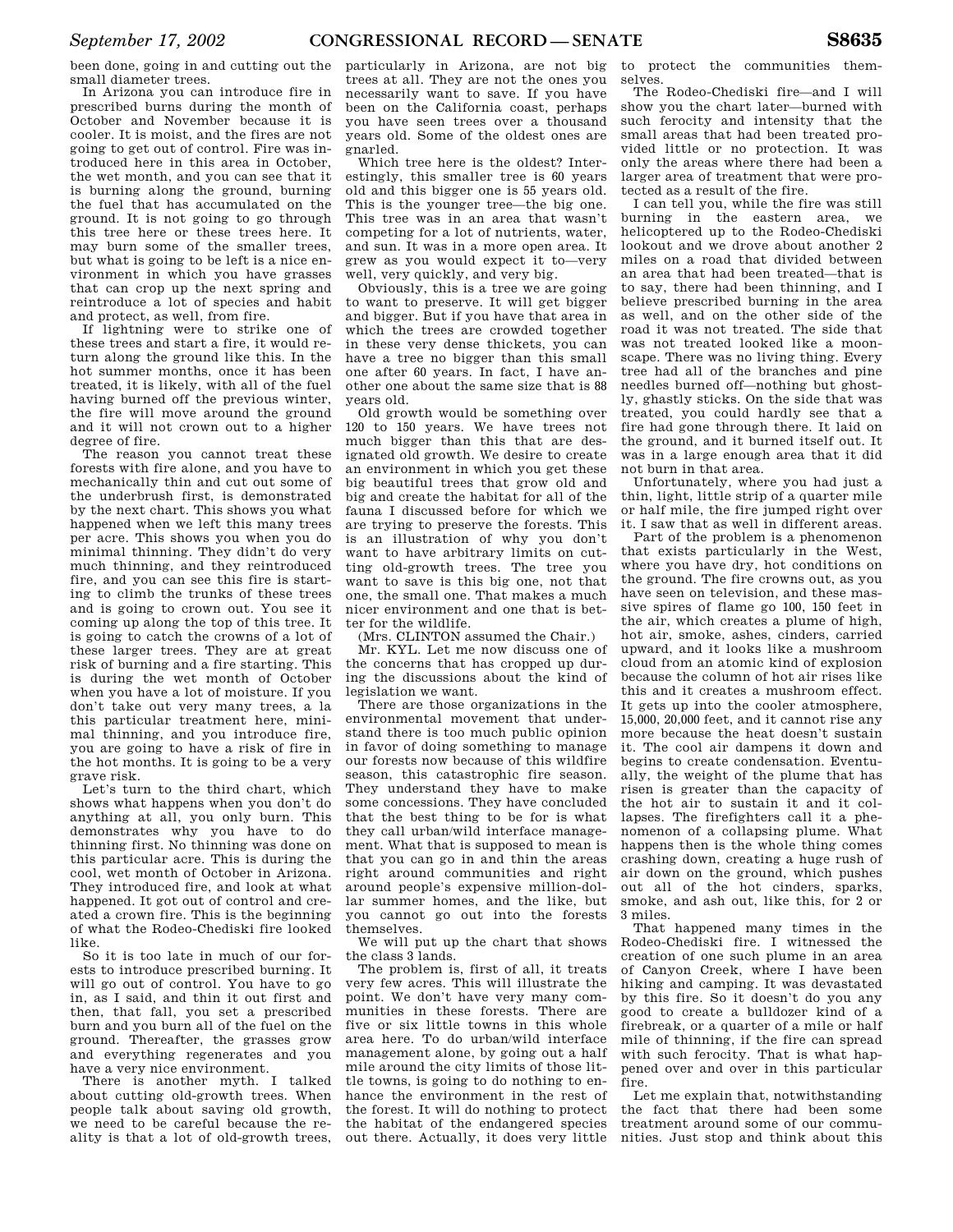for a moment. About 30,000 Arizonans had to pick up everything they had within about a 6-hour—I forget exactly how many hours of warning it was, but it was very few hours. They had to pick up what they could in their pickup trucks and cars and find somewhere else to live for the next 2 weeks. Show Low, AZ, is a town of over 20,000, 25,000 people, and in Pinetop and Lakeside and McNary, a few smaller towns, they had all had to leave. They could not go back in for anything. A few people tried to feed livestock and keep horses and cattle and pets alive, but a lot was lost when these people had to be gone for 2 weeks.

Just think of having to leave your home and not knowing whether it was going to burn or not. Some did burn, but the towns were saved.

Interestingly, one of the reasons Show Low was saved was that a canyon to the southwest had been treated. It had been thinned, and there had been prescribed burning in that area I believe 2 or 3 years before; I have forgotten exactly how long before.

When the fire hit that area, the combination of that plus the backfire they lit in this particular canyon prevented the fire from reaching the outskirts—it reached the outskirts but prevented the fire from burning the town of Show Low.

Think about that. What we need to do is not treat quarter-mile or halfmile or even mile-long strips of property around fancy summer homes or small communities but, rather, treat the forest itself—as much as we can treat, as quickly as we can treat it. Only in that way will we get the environment back to the healthy state it was.

Only by treating large areas of the forest will we be able to return it to the status shown on this chart, where the small mammals will have a place to graze, really small animals will have a place to hide from the hawks, which will have a place to get the small mammals. We will have the birds, the butterflies, and more introduced as a result of this kind of treatment.

I mentioned before the issue of salvage timber. There is objection even to going in and cutting down the trees. I will show a chart of these trees. This is a huge amount of timber that could be salvaged as a result of the fire. In this kind of landscape, we need to cut some of the trees to lay it down and stop some of the erosion which inevitably occurs because of this kind of fire. It will enhance the regrowth of that area. Even seeding and planting does not do any good because the water washes all that material into the streambeds and it does not take.

This is timber that has a huge amount of value if it is able to be removed quickly, but disease will set in and deterioration will occur within a few months. If it is not removed in a 12-to-18 month period, it is lost. This is one way to help pay for what we are trying to do. Rabid, radical environ-

mentalists do not want to even salvage that timber. Why? Again, because it will actually provide some jobs for the commercial timber industry and the mills that would mill the trees into lumber. They do not want them to be in existence because they then pose a threat to the rest of the forest. That is their logic. It is amazing logic.

Most of the Rodeo-Chediski fire was not on Forest Service land. Sixty-some percent was on the White Mountain Apache Indian Reservation. One can see on this chart the area of the fire. The green area is the Apache-Sitgreaves National Forest, and the yellow area is the Fort Apache Indian Reservation.

The White Mountain Apache Tribe relies a great deal on the revenues of its timber operations to sustain its tribal operations. In fact, it is the tribe's biggest source of revenue.

Also significant to the tribe is the revenue it derives from the hunting that it permits on its land. The White Mountain Apache Tribe for decades has been very smart about how they have managed their forests. They understand that if you are going to have wild turkey, if you are going to have bear, if you are going to have wildcat, huge elk that people are willing to pay \$10,000 to hunt, if you are going to have that kind of wildlife that will bring in these kinds of trophy hunters who will pay the tribe a lot of money to hunt on the reservation, then you have to do a couple of things. First, you can only take out the number of animals necessary to keep healthy herds, a healthy group of bear or lion, or whatever it might be. So they take out very few of those animals, just enough to keep the forest ecosystem in balance.

Second, you have to have a healthy forest. You have to have a forest that is not all grown over in this dog-hair thicket environment but, rather, the more open forest that I showed before. The reason is that these elk have to have grass on which to graze, as I said. You are not going to have an environment where the lions are going to be able to go after the smaller critters because there will not be any small critters if they do not have places to forage and places to hide.

The White Mountain Apache Tribe has been very smart about the way they have managed the forests. They have not been subject to the same restrictions as has the Forest Service. They have been able to do more prescribed burns. They have been able to do thinning and utilize that small-diameter timber in their mills, and they have taken out modest amounts of medium- and a little bit of larger diameter timber as well.

Some environmentalists say: You cannot do that; there has to be a diameter cap of 20 inches, 16 inches, or some number. The tribe has not been subjected to that. It has asked itself the question—it is the type of question experts, such as Wally Covington from Northern Arizona University, ask: Not

to define old growth or diameter cap, but take a look at the area and determine its carrying capacity. What will this particular area carry? What did it carry 100 years ago in terms of the kinds of trees, and other growth, and the number of trees?

When one determines that, then one knows what kind of treatment is called for. In some areas, you are going to cut all but 150 trees, leaving mostly large trees with a few more intermediatesize trees. In other areas, you may cut less. It may be that an area is so full of medium-size growth trees, let's say 20 inch diameter trees—you may be taking several of those out or maybe quite a few of those out. It does not mean you are harming the environment. It means you are reducing the number of stems to the carrying capacity of the land so it can rejuvenate, so it can grow back, and the trees left will be the magnificent trees we are trying to preserve. We will have grass and all the rest that is necessary for healthy flora and fauna.

That is the idea of this treatment. Over the years, the Apache Tribe has done a good job managing their forests. As a result, they have had less of a problem with fire. There are several different areas that have been treated, and in the bear report that followed the devastating fire, there is quite a bit of discussion about the kind of timber that was lost, the areas that were not as heavily damaged, and a discussion of the areas preserved, by and large, because they had been treated in the past.

I find it interesting, by the way, and I am going to digress here—let me make this point. We need to help the Fort Apache Tribe salvage the timber that is salvageable in this area. They do not have the capacity in their mills to do it, but they can mill some of it and then sell some of it to others. They have to get to it right away. They are making plans to do that. They need about \$6.7 million to complete this project. I hope we will be able to provide that to them and it will help sustain the reservation.

As to the Forest Service, there are objections already to salvaging the same timber. We do not know where this boundary is when we are on the ground. It is all the same. Why the Apache area can be salvaged but not the Forest Service area I cannot explain. Nobody can rationally explain it. We need to salvage there as well. Yet there are those who object to any opportunity to salvage this timber.

One of the ideas for legislation was to have an opportunity to complete some stewardship projects or enhanced value projects that would in a temporary way—maybe over a 3-year-period of time, for example—treat areas of the forest that have not burned to see how well this kind of management worked.

This has been tried in the past. One of the cases is the so-called Baca timber sale. When we talk about timber sales, some of the more radical environmentalists get all upset because we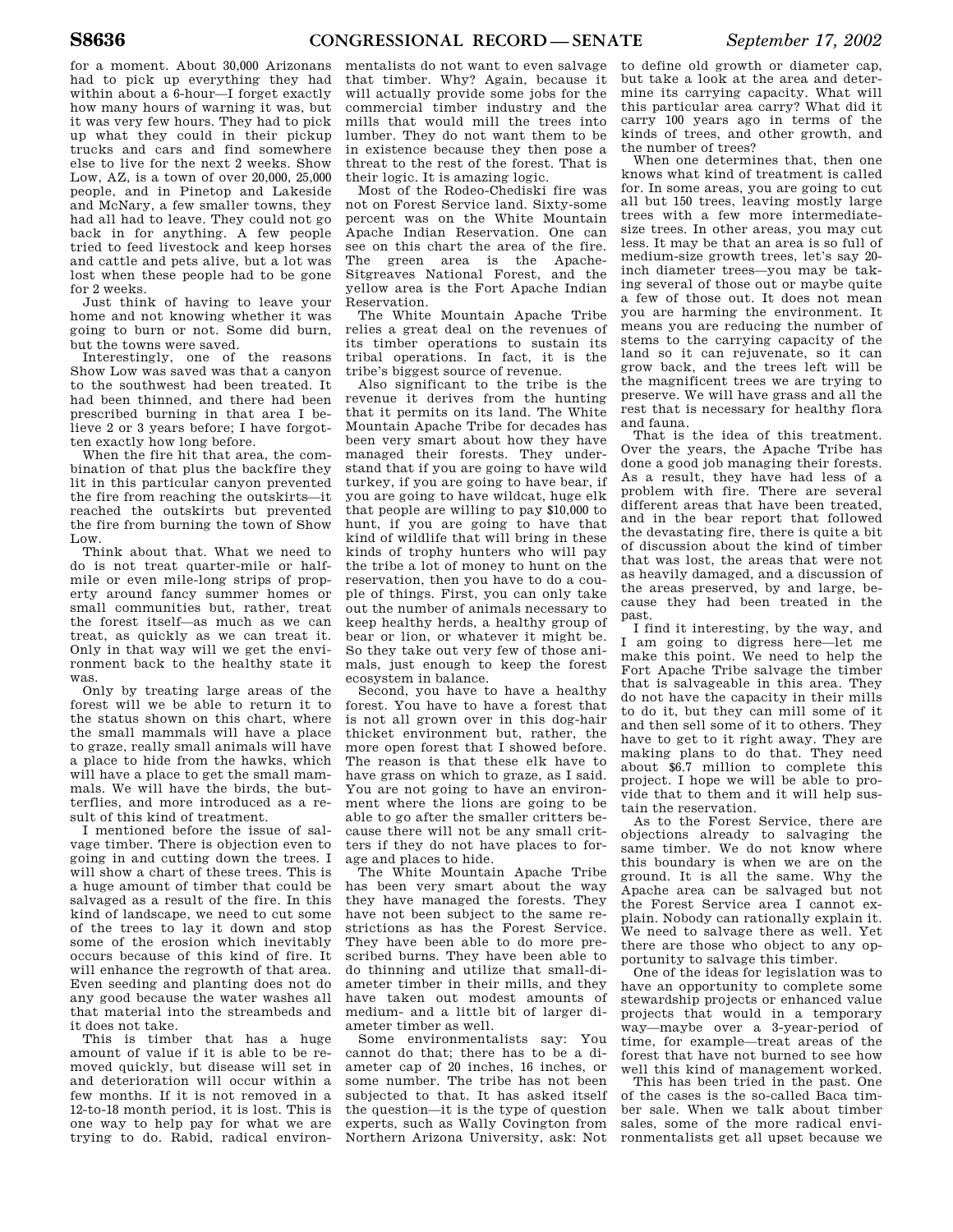are actually going to sell some timber to a mill that can mill it into lumber and build homes and lower the price of homes, by the way, so we do not have to buy all the timber from Canada at higher prices.

This Baca timber sale was proposed in 1994 to reduce hazardous fuels both in the interface and to improve forest health. It followed 5 years of planning and public participation. All the stakeholders were involved. But environmentalists appealed and litigated the case for 3 years.

The Baca timber sale was in this area. When the Rodeo fire went through that area, it burned about 90 percent of the proposed area. An area that could have been treated, that could have been made healthy, that the fire would largely have skipped around, was left to be ravaged by this catastrophic fire. The same environmental groups currently threaten lawsuits that would prevent the restoration of this area, which is why I mention that.

I ask my colleagues, when are we going to say we are no longer going to be jerked around by the radical environmentalists' agenda to destroy the commercial timber industry so they never have to worry about any big trees being cut, in the process permitting the forests to burn, destroying the habitat, endangering lives, burning homes, and burning up the same trees they want to save, as well as the environment for the species?

I mentioned before some of the species. The goshawk is an example. In 1996, the Forest Service proposed a project to thin near the nest of the goshawk, partly to reduce the fire hazards that were presented to the goshawk. These radical environmentalists appealed. That year the fire burned through the forests, including the goshawk nest. That is what happens when irresponsible environmentalists have control.

What does the control result from? It results from the fact we have a legal system that was designed to provide the maximum environmental input into decisions about abuse by some of the radical environmental groups. Let me cite some statistics from a report released in July by the Forest Service that covered the appeal and litigation activities on the mechanical treatment projects during the last 2-year period. Out of 326 Forest Service decisions during this study period, 155 were appealed, more than half; 21 decisions that were administratively appealed ultimately led to Federal lawsuits.

What happens with the lawsuits? You get an injunction which prevents you from moving forward with the project. In many cases either it burns while the project is pending or the Forest Service decided to move on rather than fight the appeal. The appeal, therefore, goes away, the work never having been done.

In the southwestern region of Arizona and New Mexico, 73 percent of all treatment decisions were appealed. Na-

tionwide it was almost half—48 percent of the project decisions in fiscal year 2001 and 2002. Again, 73 percent in our area were appealed.

We cannot operate that way. The Forest Service is spending half of its budget preparing for these projects and fighting them and doing the work in litigation and on appeals to respond to the environmental community activity. About half of their budget is spent directly fighting the appeals, dealing with the injunctions, or preparing the projects in such a way as to be immune from this kind of litigation, which almost inevitably appears anyway.

On administrative appeals alone in 1999 through 2001, in Arizona—just one State—environmental groups filed 287 administrative appeals; 75 of these were filed by two groups that are very active. In litigation in the last 5 years, the Sierra Club and the Center for Biological Diversity litigated 11 projects in Arizona and in 10 years litigated 17 projects, including the Baca timber sale which was 90 percent burned while on appeal because of the litigation that ensued.

This is what has to stop. The administration, President Bush, has visited these areas and has concluded that the best way to try to deal with this problem is to keep the environmental laws in place so there is never any question about the application of the proper standards for the projects that are developed but to make it more difficult for those who are appealing for the sake of delay, to delay projects to the point they are no longer worth proceeding. In other words, move the process along.

The President's idea is you still have to have sales or projects that comply with the NEPA process where there is environmental review by the State holders, but you cannot get a temporary restraining order or preliminary permanent injunction in court unless the court decided the case and imposed a permanent injunction on the sale, but you could not go in advance and get that injunction, which is frequently what happens today.

In addition to that, the administrative appeals would be reduced or eliminated for certain sales. If you want to file suit, you can file suit and go directly to the judge. The hope would be that the judge would decide the case quickly and therefore either the project moves forward or it doesn't, but everyone knows they can move forward with alternative plans if the project cannot move forward. It seems to me on a trial basis, a limited basis, that would make sense.

What we proposed was we limit this proposal to class 3 areas—in my State of Arizona it would be only the red areas—that we limit it in time to maybe a 3-year authorization so we see how it works. If people do not think it works, we do not have to continue it. And that we limit the amount of acres that would be treated—maybe 5, 7, or 10 million acres per year, something like

that. That, obviously, could be negotiated. And you would limit the way in which the appeals could be brought and have no temporary restraining order or preliminary injunction to be able to stop a particular sale. There would also be no limitation on the salvage projects I mentioned before.

Now, would these projects be logging? Would they be clearcut, et cetera? Of course not. First, they would have to be pursuant to the plans that have been developed by the forests. All of these regional plans have long ago discarded any kind of clearcut cutting. They have basically adopted the management theory of reducing the small diameter underbrush and small diameter trees, leaving, by and large, the larger older trees that we want to preserve.

Those are the plans in place now. They are the plans that would be proposed. If there is any plan that is not consistent with that, obviously, people could file a lawsuit and they could go to court and say, judge, this is not consistent with what we had in mind. And the court, of course, could say, that is right. If the proper environmental analysis had not been done or was inconsistent with the plan, the project could be stopped. That is what we are proposing.

As I said before, we have been in negotiations with our friends on the other side of the aisle. I mention in particular Senator FEINSTEIN from California has been very helpful in trying to find some middle ground, to craft a plan to permit us, over a very short period of time, to be able to treat a small amount of acreage and see how well it works. If it works well, perhaps we could go on from that. We got to the point of having a 1-year authorization, with 5 or 7 million acres maximum to be treated. It would be limited to this class 3 area. And a high priority would be given to urban wildland interface and to municipal watershed areas. Even that has not been accepted.

The question is whether or not we are going to be able to reach an agreement that permits us to fairly quickly pass an amendment, have it adopted and sent to the other body so we can begin negotiation for a conference report that enables us to send something to the President and begin treating these forests or whether we are basically going to be in a stalemate or gridlock with the two different camps in the Senate, neither one having the votes to prevail, with the result that nothing comes out of this legislative session and we will be left with an opportunity missed, and a heightened risk for the forests that we want to preserve.

That is the choice before the Senate. I call upon my colleagues who have been working on this to try to find a way to enable us to be able to treat some of the acres in good faith, and see how it works, and if it does work well, as we predict it will, to enable us to expand that to the roughly 30 million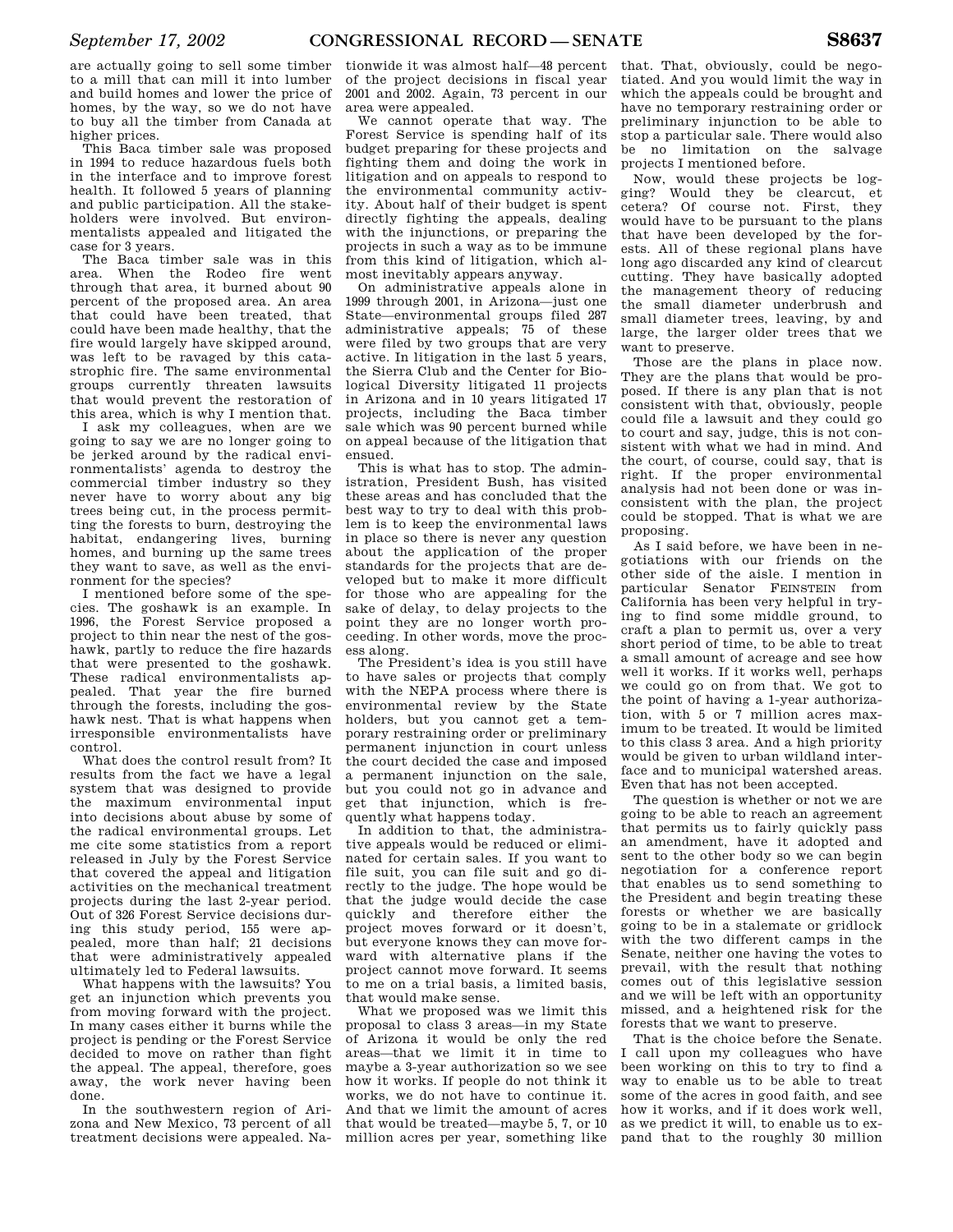acres that the General Accounting Office said we need to treat or else see burned.

Those are the stakes. I call upon my environmental friends, who are mostly concerned about protecting these areas of the forests, to think about the priorities.

Do we want to protect the habitat for those endangered species that we all would like to preserve? Do we want to protect the habitat for all the other flora and fauna? Do we want to have a healthy forest or do we want, in effect, to let it go to seed, risking catastrophic fire, disease, and insect devastation which will not protect the environment but will destroy it for all the purposes I mentioned before?

That is the choice before us. It seems to me there is no better time to act and, in fact, this may be the last opportunity to act this year in order to achieve this result. I urge my colleagues to find this compromise; if not, to support the kind of effort I propose that is a limited project with very tight constraints—in effect, a pilot or demonstration project to see if we can make this kind of forest management work.

I thank my colleagues for their indulgence.

The PRESIDING OFFICER. The Senator from Nevada.

Mr. REID. Madam President, administration budget requests and congressional appropriations bills are a clear reflection of our priorities as a nation. As was discussed on the floor earlier today, it seems we had, from the administration, a focus on Iraq and nothing else.

I am happy to see a bill just came from the House. I would like very much to see other things coming from the House, not the least of which is the rest of the appropriations bills and the matters that are now in conference. No. 1 on the top of my list is the terrorism insurance bill. We need to have that done.

I think now we have the second debacle in a row in Florida. We have election reform that we have passed. It would be nice to finish that conference report as well as the Patients' Bill of Rights and the generic drug bill that seems lost over there sometimes. We have a lot of things that we need to complete.

And, of course, bankruptcy reform. Senator CARPER came to me this morning, here on the floor, and told me how desperately his constituents feel this is necessary to help many different industries. So there are a lot of things we need to do.

I listened patiently to the very erudite remarks of the Senator from Arizona. I would say it is not an either/or situation. It is not a question of forests burn down or the radical environmentalists caused all this. The fact is, what we are proposing is instead of 70 percent of the money being spent where there are no people, we reverse that and have 70 percent of the money spent in places such as Lake Tahoe, a beautiful lake shared by California and Nevada. We are very concerned about what happens if a fire occurs there.

My friend from Arizona said there are million-dollar homes, that is what we are trying to protect—and I am sure there are, in the Lake Tahoe area, some very expensive homes. But remember, this is also an area of hotels, motels, and ski lodges and the service people who work in those are not millionaires and don't have millionaire homes but they need to be protected. That is what this is all about.

As I said, the administration budget request and appropriations bills are a clear reflection of our priorities as a nation. It is where rhetoric meets reality. In an economic downturn, and that is what we are in now, it is more important to put people first, ahead of—instead of handouts to—corporations.

Unfortunately, I am sorry to say, the<br>Bush administration's so-called administration's healthy forest initiative would add to its already impressive list of corporate giveaways. This proposal is anti-community and anti-environment, plain and simple.

My friend is in a neighboring State, Arizona, and I know they have suffered these devastating fires. We have watched them and feel for them. But the answer is not to bash on radical environmentalists. That is not the cause of these fires. We have a number of people in America who feel very strongly that the proposals made by my friend from Arizona, where you basically take away judicial review of decisions made, is wrong. I do not think there are many who would put the League of Conservation Voters in the camp of radical environmentalists. In fact, I think they are very moderate. They see things the way the American people see things—a way to protect the environment. The League of Conservation Voters will grade all of us, all 100 Senators, on this amendment and on this vote.

I think it would be a shame if, because of the pending Craig amendment, that the minority would vote not to invoke cloture on this most important piece of legislation. We need to move forward with this bill. If cloture is invoked, the Craig amendment falls—no question about that. But we have tried to work something out and we have been unable to work it out.

My good friend from Oregon, Senator WYDEN—who is a consensus builder, who is a longtime legislator—understands the art of legislation is the art of compromise. He has worked for weeks trying to come up with a compromise. If WYDEN can't do it, it cannot be done, because he is someone who understands legislation and how to work out a so-called deal.

The League of Conservation Voters will grade us on this amendment in its annual scorecard. Whoever votes to agree to this amendment will fail, in their eyes, fail to protect the environment. That is what this vote is all about today.

Like the Bush plan, the Republican amendment is championed as a way to address the real fear and suffering of those who live in danger of wildfires. Sadly, this is simply a smokescreen for another corporate handout. This is tragic because wildfires have burned roughly 100,000 acres in Nevada and more than 6.3 million acres nationwide this year. The fire season is already one of the worst in the record. In Nevada, it is past. That doesn't mean we can't still have devastating fires, but this fire season has been bad. The one before it was bad. By December of this year we may have the grim distinction of it being the worst year for wildfires in American history.

Faced with this devastation, what is the administration's plan? It proposes to suspend environmental reviews of timber projects, making it easier for timber companies to harvest large, healthy, fire-resistant and, of course, profitable trees. The Republican plan will suspend the main environmental law applicable to our forest, NEPA, the National Environmental Policy Act. That is the law that forces the Forest Service to ensure its timber sales don't hurt the environment. It is the avenue through which local people and governments review these sales.

It would also prevent any meaningful judicial review of timber company and Forest Service actions. That is what this pending amendment would do. That is because in the Republican plan the issuance of temporary restraining orders and preliminary injunctions is prohibited. That is what restraining orders are all about. If you do not have a restraining order, by the time you get to court the trees are gone. What is the point of judicial review if the trees have already been clearcut by the time you walk through the courthouse door?

The Republican amendment also fails to target funding to the places where forests meet our communities, where people and property are at greatest risk. This is not a situation where there will not be work done in areas outside of municipalities, places where people live. But we are saying let's reverse things. Instead of spending 70 percent of the money where there are no people, let's spend 70 percent of the money where there are people.

The Republican amendment does not require that a certain percentage of funds be spent on wildlife/urban interface. Instead, it gives the Forest Service discretion to carve out big tree timber sales and cast aside community concerns, as they have been doing for such a long time.

There is no hard target to protect our communities because that is not what the Republican plan is about. It is about making it easier for the Administration to sell our forests to their favorite timber companies.

We already have a stack of GAO reports detailing the myriad of ways that our forests are mismanaged by our agencies.

For example, we know that government agencies do not target funding to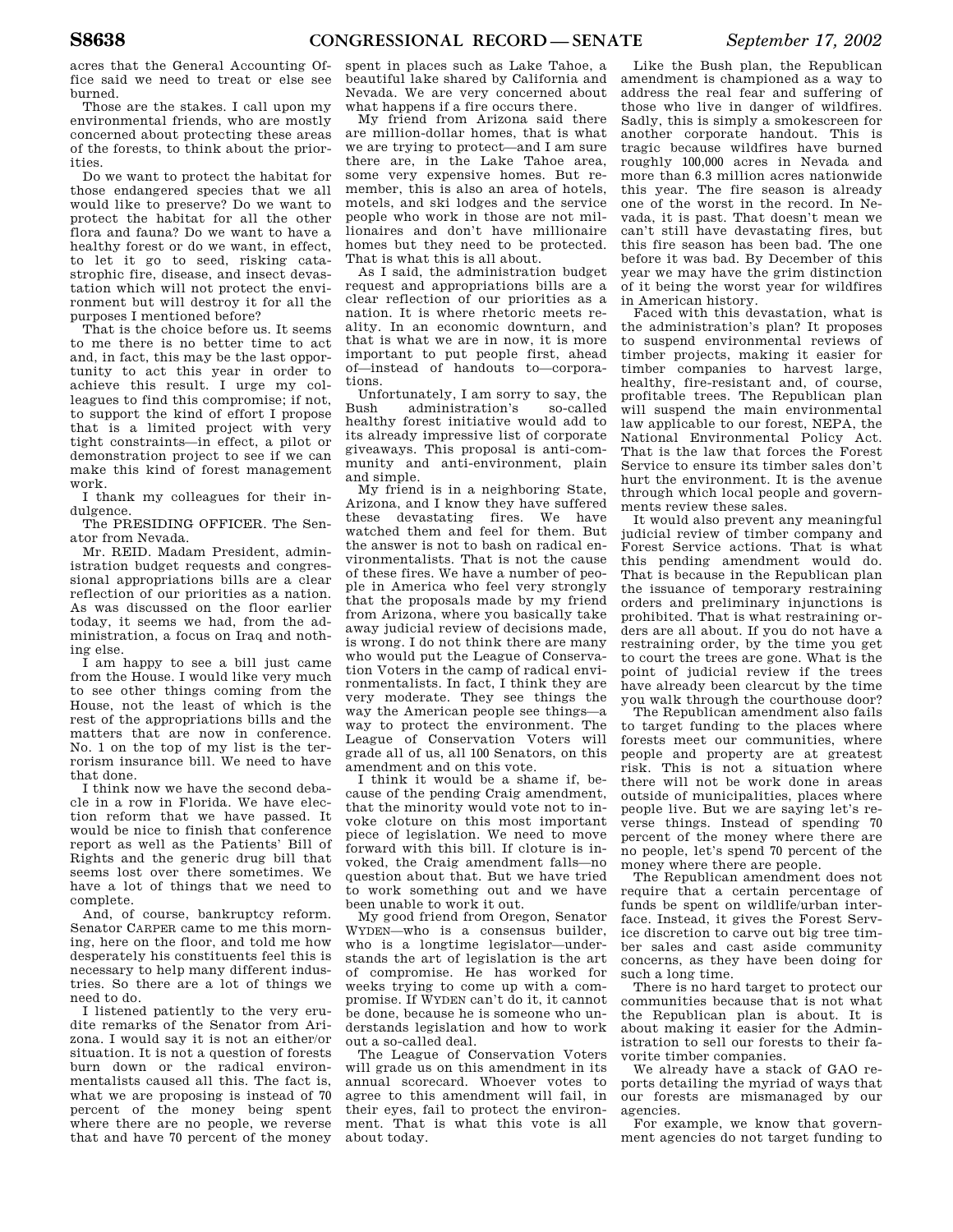the wildland-urban boundary where we can best protect lives and livelihoods.

According to the President's own budget, only one-third of the fuels reduction budget was spent to directly protect people and homes. That report came out in February of this year.

Think about that. The Forest Service has a record of spending most funding out in the forests, away from people. That is not an acceptable record. They support logging of large, profitable and fire resistant—trees. They place lower value on hazardous fuel reduction projects on forests and rangeland around communities.

Don't just take my word for it. In response to GAO requests, Forest Service officials themselves stated that they tend to ''(1) focus on areas with highvalue commercial timber rather than on areas with high fire hazards or (2) include more large, commercially valuable trees in a timber sale than are necessary to reduce accumulated fuels.''

How does the President reward agency mismanagement? By repealing public oversight. The record of agencies in managing our forests demonstrates just how important it is to have that oversight.

When my colleagues vote on the Republican plan, they should ask ''Would it truly help communities threatened by fire?'' The answer is no.

I hope the minority will vote to invoke cloture and have this amendment go down. The Craig amendment should fall.

The big trees that would fall as a result of this amendment aren't the main cause of the wildfires now scorching many states—including mine, the State of Nevada, and of course, all over the West.

The real personal and economic danger facing Americans in the areas where our wildlands meet our communities is being used as the disguise for this latest giveaway to big corporations.

The Administration and the Republican amendment don't focus resources on these areas—a principle embraced in the National Fire Plan and the Western Governors' Association. I don't think they are radical environmentalists.

Instead, they make it easier to squander fire money on projects that are far from communities and that threaten to worsen future fires.

I am sorry that it appears that it is the modus operandi of the Bush Administration—roll back environmental laws, cut the public out of the process, keep people in the dark and turn over a public resource to corporations.

Corporations can handle anything; any problem in America, turned over to corporations. We need oversight of these corporations.

In this case, that choice puts people in harm's way—it diverts taxpayer dollars from public safety and, in many instances, to private plundering. We should instead spend fire money on projects that reduce the risk to com-

munities in forests and rangeland at high risk of wildfire.

Mr. President, Nevada has relatively little commercial timber but we do have a terrible hazardous fuels problem that threatens Nevadans from Caliente to Reno—all over the State. Past practice proves that Congress needs to direct spending these funds to protect communities rather than accepting the President's new proposal.

Protecting people should be our priority today, not paving the way for companies to remove great trees from our public lands.

There could still be work done, and there will be work done in areas that the Senator from Arizona says there should be. What we are saying is all the money shouldn't be spent there. We are also asking: Why not have judicial review? Why not have the ability to look at what is being done by these agencies?

No one wants these fires to occur. They are devastating. But you have to recognize what appeared in, I believe, today's Washington Post—it could have been in yesterday's Washington Post—and what happened in Montana 2 years after the devastating fires. They reviewed in depth what happened there. We know fires have been burning for centuries—forever. You need to have these fires occur on occasion. That is why we have prescribed burning in all of the country. It is too bad we had the serious problem with prescribed burning in New Mexico. But we need prescribed burning. Burning makes for healthier forests. We have to deal with what we are calling for in the amendment that we want to offer; that is, have prescribed burning to make healthier forests. We want to improve forests so we have nature doing what it has to do.

We know pine trees can only germinate if there is a fire. There is new growth of pine trees after fires, which pop the pinecones, and causes the planting. That is something which is extremely important.

We tried to work something out on a compromise basis. We can't do that. The majority leader made the right decision. A cloture motion was filed. We are going to vote on that this evening.

I hope the Craig amendment will fall so we can move forward with this bill and complete this legislation.

I am disappointed we won't be able to offer our amendment. Our amendment would also not be germane. That is too bad because I believe we should focus on what is going to happen in urban centers—in areas where there are people. Hopefully, we can get the mix of money being spent so that more is done there and not out in the middle of nowhere.

The PRESIDING OFFICER. The Senator from Montana.

Mr. BURNS. Madam President, I cannot sit idly by and not offer some comment on the Senator's statement.

No. 1, the Senator has flopped the money in regard to the President's budget. I might add that at least the president completed a budget. Seventy percent of this money would go to wildland urban interface, and 30 percent goes to the less populated areas, not the other way around as the Senator from Nevada suggested.

In this amendment, we change no environmental law. We deny no one the appeal process. Both administratively and judicially, those things don't change.

What I am asking Senators and this country to consider are environmental laws, NEPA, clean water, clean air, and the Forest Management Act, which has been in effect for some 25 years. We have been operating and managing under those laws for that long without some reform. Look at the track record. I'm asking for proof you are right to deny this; prove us wrong.

For years and years, I have followed football a little. I guess what makes that game great is there is only one rule book, and it is in every State across the Union. If we want to bring some discipline, look at that fact and compare it to what we are doing in our judicial system.

When I look at the appeals process as the chief of the Forest Service said the other day, if you get 999 people out of 1,000 to agree on a management decision, it can all be stopped by one person. That has been the case ever since these laws were put into effect. We see the result, we get growth, and we burn. We do away with grazing, and we burn. If we do away with active management of a renewable resource, what was there before? We saw younger trees that grew old, matured, died, and regrowth occurred.

Once again, look at the track record of the management we have been under for the last 25 years. We see great regrowth and reforestation even in clearcuts where that management has worked: New trees, new forests, a renewable resource that is in demand by the American public, to carry on into the next generation and the next generation, a renewable resource that can be used by all Americans, all Americans; that is, if housing and the use of lumber appeals to you.

I realize some folks don't worry about the cost of a home or people getting into their first home. The folks on the other side of this issue are less caring about it. The League of Conservation Voters—who are a pretty moderate group, have a little radical group among them that actually makes the policy to carry out their appeals process in this situation.

Make no mistake about it, if they who want to manage the forests differently want us to prove why we think this plan would work, then I ask for the other side to use the same system to prove theirs has worked. For 25 years, those management practices have all but culminated, in the last 4 years, in the destruction of a renewable resource which could have been somewhat prevented.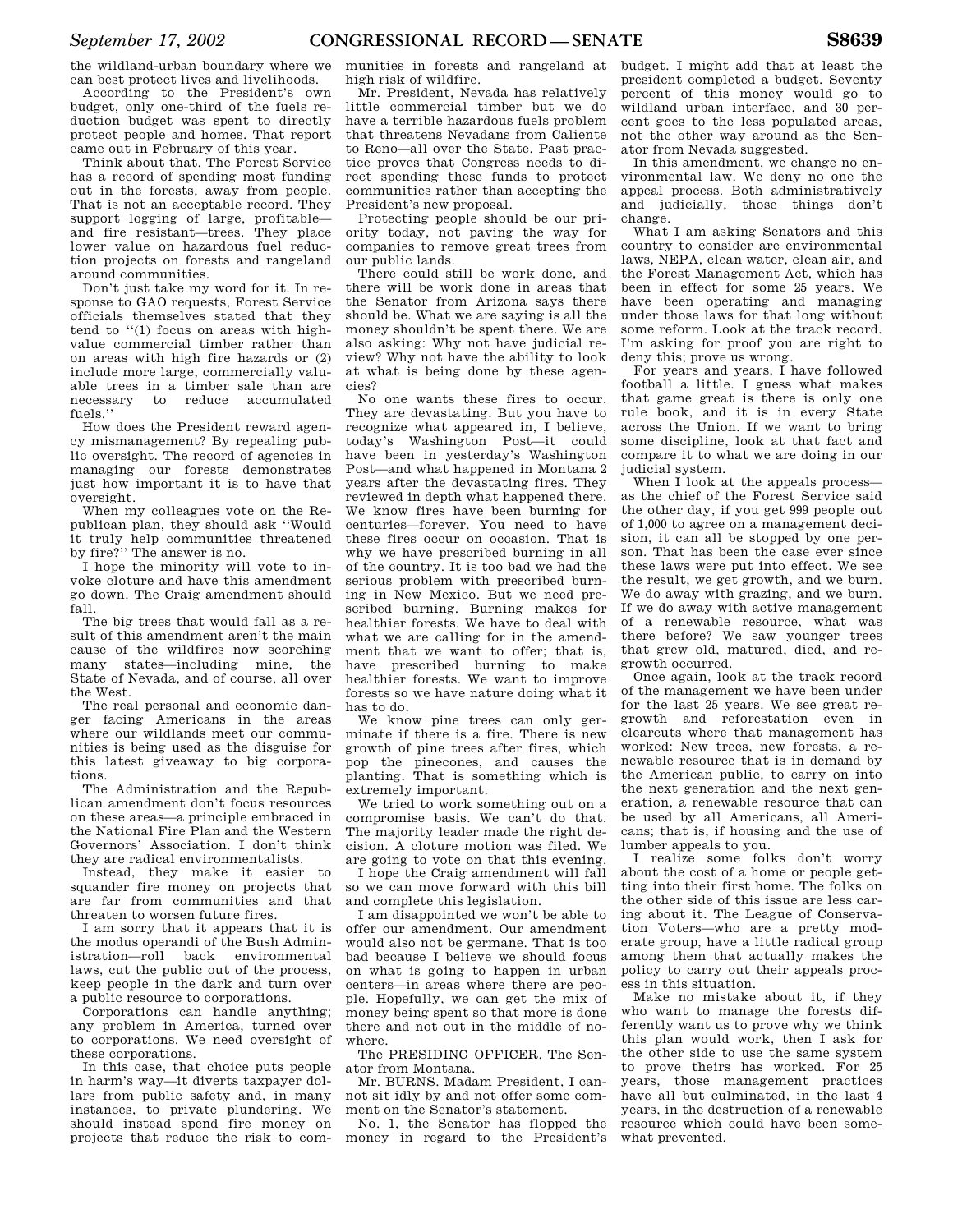Yes, there will always be fires. They even slash and burn after harvest is over. Do you know what? They grow back. They are wonderful. They are beautiful. But what I fear is that the way this system is now, people who have never had any dirt under their fingernails are making the management decisions on a resource that should be used for generations to come. It just does not make a lot of sense to me.

Compare the track records. No money goes to corporations. No law is changed. All rights are preserved. We are saying let's put the football at the 50-yard line. Nobody likes to start on their own 20.

I yield the floor.

The PRESIDING OFFICER. The Senator from Idaho.

Mr. CRAIG. Madam President, we are attempting to make a very important policy determination on the management of our public lands. Many of us have been on the floor over the last good number of years to talk with some concern about the changing character of our public lands and the impending crisis that might occur under the normal climate cycles across the United States as a result of catastrophic wildfires on our forested public lands.

Tragically enough, many of the alarms we were talking about were based on studies done over several decades, that inactive management of our public lands, in the absence of fire, was allowing a fuel buildup that ultimately could result in catastrophic wildfires.

We are now at that point where it has become obvious to the American public, from watching television this summer, and seeing the fires that have raged across the western forests, that something is wrong out there; that this was not a normal environment; that this was something they were not used to; Why were these beautiful forests now burning?

They were burning, they are burning—they are still burning—and have been since mid-June because of public policy that had largely taken fire out of the ecosystem but had not allowed a comparable activity in the ecosystem of our forested lands that would remove the underbrush and the small trees and maintain the kind of environmental balance that was there prior to European man coming upon the scene a couple hundred years ago, and especially in the last 65 to 70 years when we had become very good at putting out fires in our forests. It is from that perspective that brings us to the floor today.

A few moments ago, my colleague from Arizona was on the floor talking in great detail about the wildfires that swept across his State this summer the white forests of southwestern Arizona, and the phenomenal damage that occurred there. It nearly wiped out an entire community. It clearly destroyed valuable ecosystems and watersheds and wildlife habitat to a point of ultimate devastation.

It, in fact, has created such an environment that it denies Mother Nature, once she has done this damage, the ability to come back and to create a resilient forest in a reasonably short period of time. By that I mean several decades.

These fires are now so intense, based on the fuel loading on these lands, that it is equivalent to literally tens of thousands of gallons of gasoline per acre in Btu's. The fire burns deep into the soil, soil loaded with organic materials that absorb and hold water and allow plants to flourish, creating what are known as hydrophobic soils. In other words, it caramelizes them; it fuses them; it ultimately destroys the ability of these lands to reproduce for decades.

Of course, because you have denied the ability of the land to absorb water, when the rains come in the fall, massive landslides, erosion, and watershed damage occurs. Right now, in Colorado, with the current rainfall, landslides are occurring as we speak. They are not making the national news that the fires that swept across those lands a couple of months ago did, but they are making the local news because the roads are blocked, people cannot traverse the area, watersheds are being damaged, and, of course, the quality of the water that now flows into the reservoirs that supply the urban areas of Denver and other places is in question—all because of public policy and a perception that has prevailed in public policy for the last several decades that inactive management, no management, man's hand not present in the forest, was, by far, the better way to go.

I am not even questioning the fact that several of the industries that were prevalent in our forests over the last century have lost credibility in the eyes of the American people. I am not even going to argue that forest policy of 30 years ago, based on certain attitudes and certain images, projected by national environmental groups, has not changed attitudes and has caused us to lose the support of the American public on certain aspects of national U.S. forest policy. I believe most of that is true.

But what I also believe is true is that a radical move from one position to the other, and holding the far position on the other side, is just as bad as maybe clear cutting policies of 40 or 50 years ago.

Many will now argue: But we are saving old-growth forests across our country by disallowing the human hand to touch the land. I suggest to those who so argue that this year we have lost over  $2\frac{1}{2}$  to 3 million acres of oldgrowth forest because we were not allowed to go in and take out the underbrush and the small trees that are below these older trees. And as the fires swept across the land, it took everything, including the old growth.

So radicalism or extremism or a fixed policy on one extreme or the other can produce the wrong results. Putting good stewards on the land who understand the science of the land and the science of the forest itself is, by far, the better way to go. But in the last decades, we have decided that the policy was bad. I say, collectively, as a Congress, we have decided that. So we began to micromanage from the floor of the Senate. Every Senator influenced by some of his or her environmental friends decided they were the forest experts. They would legislate the particulars or they would deny certain actions that should be happening on the public lands.

As a result, over the last number of years, we have seen the average number of fires and total number of acres destroyed per year begin to rapidly increase on our public forested lands.

What was once an average burn of 1 million, 1.5 million to 2 million acres a year is now up into the 6 to 7 to 8 million acres a year. And it seems now, if you were to graph it, to be progressively climbing.

This year we have now burned about 6.5 million acres of forested land—not just burned it but destroyed it. There is hardly a tree standing—watersheds destroyed, land hydrophobic, wildlife habitat gone. Mother Nature will not come in there and replace herself for a decade. In the meantime, watersheds will slip and slide off the face of these mountains in landslides, riparian areas destroyed and urban areas at risk.

We are, therefore, going to sit here, as a Congress, and say: This is OK. This is the right thing to do.

The majority leader some months ago knew that in the Black Hills of South Dakota it wasn't the right thing to do, and he was able to work with groups and accomplish for South Dakota some of what we would like to accomplish for the rest of the forested States of our country: an active form of management that brings groups together, creates local public interest, understands the dynamics of good stewardship, and allows some degree of active management.

So for the last several weeks we have worked very closely with a variety of Senators from both sides of the aisle to see if there was not a bipartisan way of accomplishing this. Tragically, some interest groups have some of our colleagues so locked into a single position that they can find no flexibility in their vote.

My colleague from Oregon, RON WYDEN, and Senator DIANNE FEINSTEIN of California have worked closely with us to try to make some of these changes. They have come a long way. I, too, have come a long way in trying to craft a middle ground that will allow active management on a select number of acres of land to prove to the American public that what we can do can be done right not only in improving forest health but, at the same time, not damaging the environment and, in a very short time, allowing that land to rapidly improve as wildlife habitat and watershed quality land and also be productive for additional tree production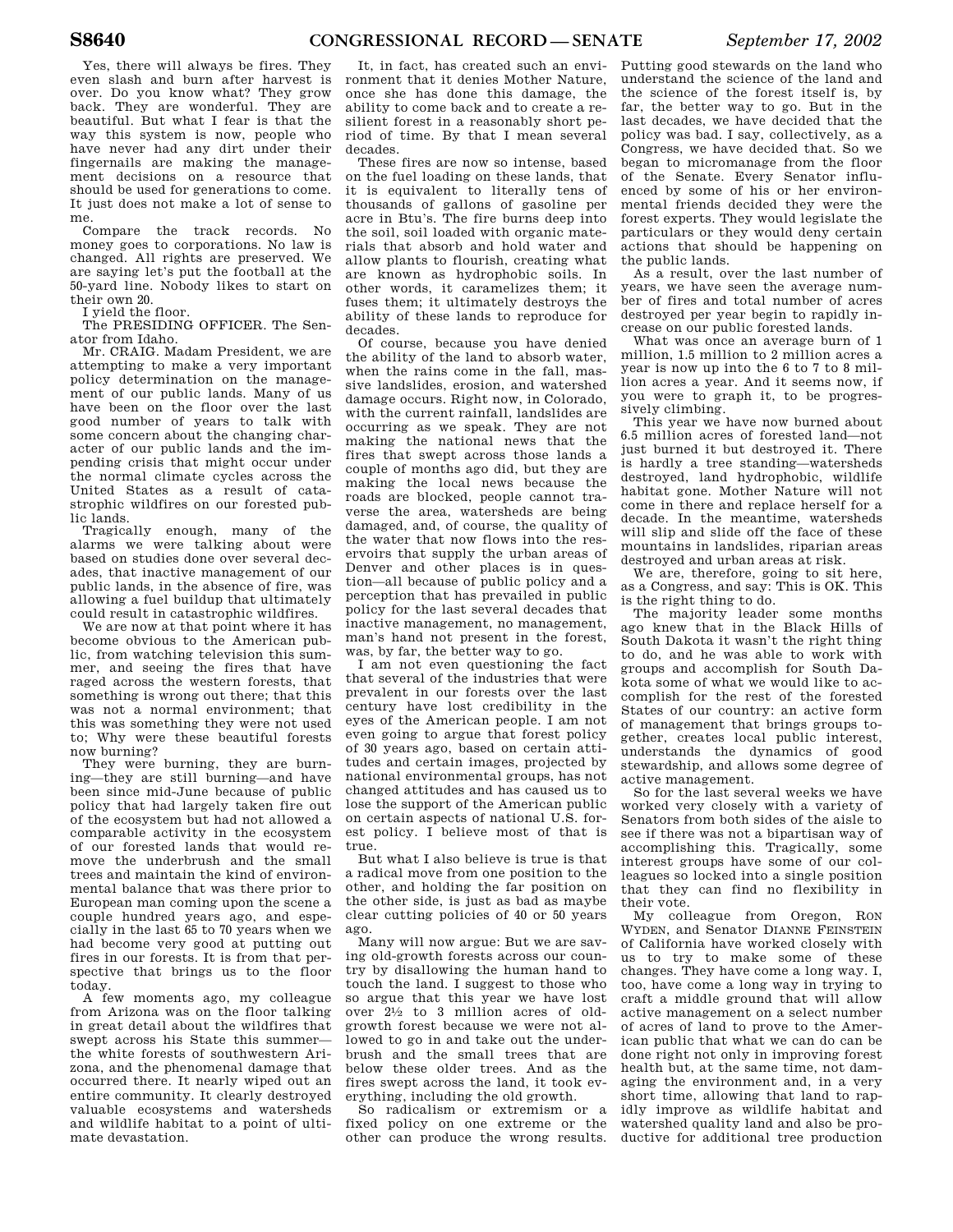for the housing industry and for the American consumer that would like to own a stick-built home.

Last week, Senator DOMENICI of New Mexico and I offered an amendment that we thought was a comprehensive effort to come to the middle ground, to a position that both sides could support. We took the advice of the western Governors who met with the Secretary of the Interior and the Secretary of Agriculture some months ago to express the very concern I and other Western colleagues have expressed about the state of at least the western forests and to try to arrive at a collaborative process that would allow both sides to come together.

In our amendment, what we have offered is basically allowing a collaborative process to go forward at the State levels to select those lands most critically in need of active management for the kind of thinning and cleaning that would be most desirable under these areas and, at the same time, to recognize the clear protection that would come as a result of existing forest plans, to not override forest plans that most of our States have on a forest-by-forest basis, but to recognize that those are appropriate planning processes, that the efforts we would recommend to improve forest health would be consistent with the resource management plans and other applicable agency plans.

We would establish a limited priority of action, and that limited priority would be in the wildland/urban interface areas. This year, we have lost over 2,100 human dwellings while we have lost 6.5 million acres of wildlife dwellings. So the human, in this instance, is experiencing phenomenal damage to his or her dwelling, just as is wildlife. As a result of that, we recognize the most critical need of trying to resolve the wildland/urban interface.

I see my colleague from West Virginia on the floor at the moment. He was very willing to put additional money into firefighting this year. It is part of this amendment on the floor now.

Why? Not only do we need it, but now the Forest Service spends most of its time protecting houses instead of protecting trees and wildlife habitat and watershed. Why? Because over the last 25 years in the West, every piece of non-Federal land that is in the timbered areas has found it to be a place where people like to live. They have built beautiful homes out there. As a result, we now have a conflict that we did not have 25 years or 30 years ago when fire became an issue on our public lands. So we are dealing with the wildland/urban interface areas.

The other area I mentioned, now very critical in the West, is the municipal watershed area. These are the watersheds that provide the water and the impoundment or where water is collected for our growing urban areas. Many of those were devastated this year. I was on one in Denver, Colorado;

now devastated, water that will now flow into the reservoirs that will feed the city of Denver. Much of that water will have the result of an acid base produced by the ashes of the forest fires that destroyed the watersheds of that area.

We also recognize that forested or range land areas affected by disease, insect activity, and what we call wind throw or wind blowdown, those are the areas that are now dead or dying. As a result of that, those are most susceptible to fire. We have recognized the need to get into some of those areas. That would be important to do.

Lastly, areas susceptible to what we call reburn, where the fire flashes across it, largely kills the trees, and then causes those trees to die, making them more susceptible to fire.

We have also said that this approach, while extraordinary, will include only 10 million acres. When I say only 10 million, I am talking about over 300 million forested Federal acres in our Nation under the direction and management of the U.S. Forest Service. These forested public lands encompass a very small amount. This would be showcased over a limited period of time with substantial restrictions. So that would be very important, and the process would have some limitations as it relates to current law: That we would not allow appeals or injunctions, but that there would be a judicial review process on a project-by-project basis. It would allow the filing in a Federal district court for which the Federal lands are located within 7 days after legal notice when a decision to conduct a project under the section is made. In other words, we do provide a legal remedy for those who openly object to any of this activity.

As I and others have said, and the President said over a month ago, we will not lock the courthouse door. While we think it is tremendously important that we begin to deal with forest health, we should not deny the fundamental process in the end. And we would not deny locking the courthouse door so that there could be a review as these actions proceeded.

Those are the fundamentals of what we are proposing to do—a limited nature, 10 million acres, to allow the groups to come together on a State-by-State basis to meet with the Forest Service and examine those acres and the most critical need of action, and to recommend to the Forest Service those areas, to allow a limited environmental review to go forward and, through that recommendation, then move to expedite the process in a way that is commensurate with forest health.

(Mr. JOHNSON assumed the Chair.)

Mr. CRAIG. If we could treat 5, or 6, or 7 million acres a year, and by that, I mean thinning and cleaning, leaving the old growth; our legislation talks about leaving no less than 10 trees per acre of the oldest trees, and more if it fits the landscape, or the species, or

the watershed in which this activity would be going on.

But even if we do all of that—if the public would allow us, and this Senate were to vote to become active managers of our lands once again—with all of that, the state of our forests is now in such disrepair from a health, fuelloading, big-kill standpoint, that in the years to come we are still going to lose 4, 5, 6, 7 million acres a year to wildfire. It is simply a situation of human creation by public policy that has denied active and reasonable management on these lands for several decades now. As a result of that, we have a tragedy in the making.

But if we act, in the course of the next decade we can save 700, 800, or a million acres of old growth and watershed and wildlife habitat, by these actions, that might otherwise be burned by wildfire. That is the scenario and the issue as I see it. It is also the issue that some of our top forest scientists see.

Is it a political issue today? Tragically enough, it has been politicized. There seems to be a loud chorus of people out there who say: Do nothing. The tragedy today is that a do-nothing scenario is, without question, more destructive to the environment than a do-something scenario could ever be, because it would be total destruction instead of limited damage in some areas that we treat, as we move to protect the old trees and guard against entry into the roadless areas at this moment in time, but still allow the thinning, cleaning, and fuel removal to come out of these acreages, as proposed by the Craig-Domenici amendment that is now pending.

So I hope my colleagues will support us and join with us. While the fires have dominantly been in the West this year, this is not just a western issue. We are fortunate to have forested public lands all over our country. Here in the East, similar problems are now happening: Overpopulation of our forests, even in the hard woods, bug kill, fuel loading; and now we are beginning to see more of our forests in the East, along the Allegheny and the Blue Ridge and down into the South, become ripe for burn during certain seasons of the year.

So it is a situation that is now beginning to repeat itself in the East as much as it has since the late 1990s out in the West. So I believe it is a national issue of substantial importance and one that we ought to spend time debating and understanding.

I encourage my colleagues to visit with me, Senator DOMENICI, or others who have offered this amendment, trying to seek a balanced approach to allow the U.S. Forest Service to begin the program of selective, active management of thinning and cleaning, using a comprehensive, collaborative approach on a State-by-State basis, with interest groups from those areas, in a way that will begin to restore the forest health of this Nation.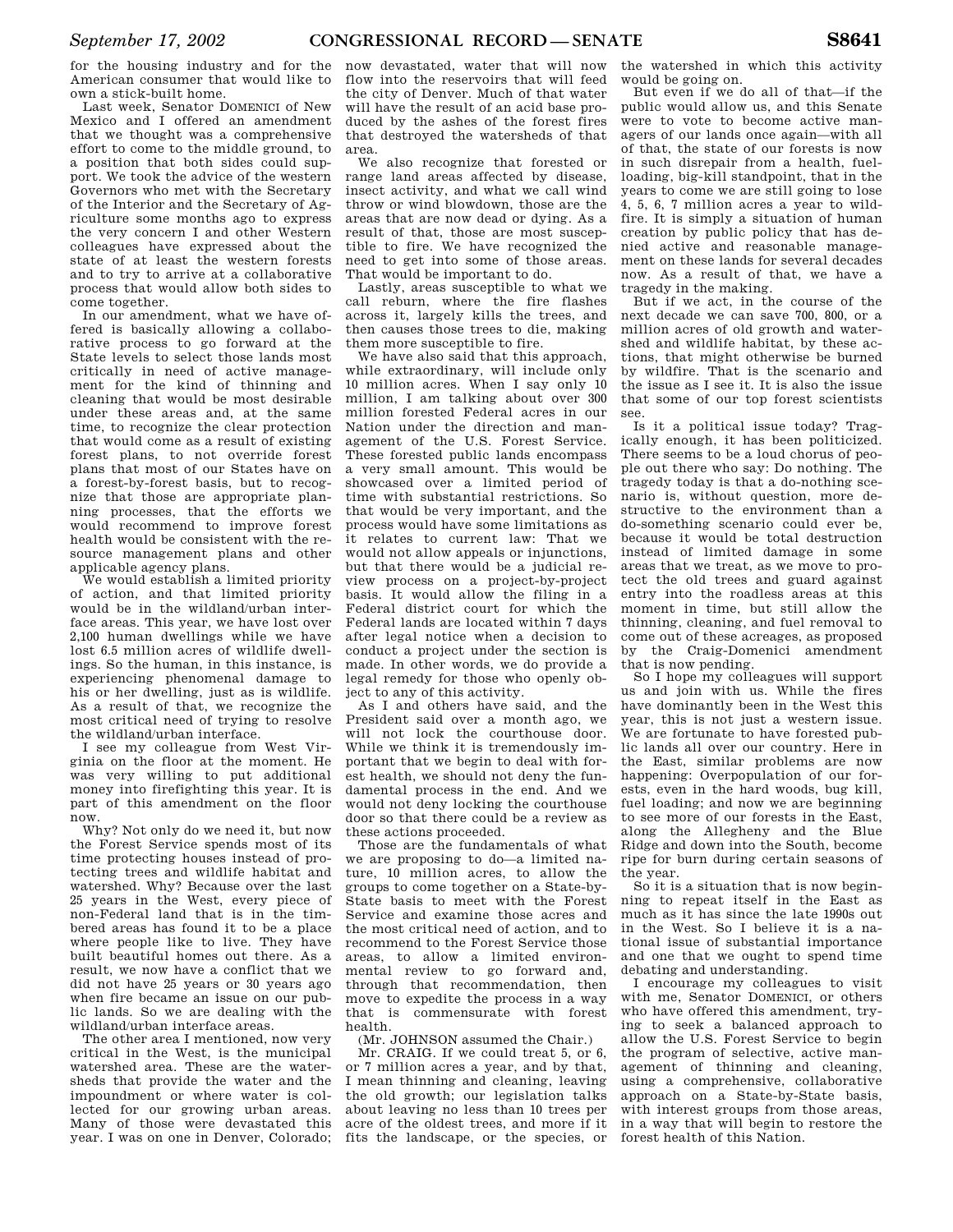We may have a cloture vote at about 5:15. I hope my colleagues will not vote for cloture but will give us an opportunity to vote up or down on this amendment, as I think we are entitled, because we believe it is not only good policy but it is a critical and necessary vote for our country.

With that, I yield the floor.

The PRESIDING OFFICER. The Senator from West Virginia is recognized.

Mr. BYRD. How much time does the Senator from New Mexico want for his speech?

Mr. DOMENICI. I didn't know whether we had any time left on our side.

Mr. BYRD. I believe we have until 12:30 overall.

The PRESIDING OFFICER. The Senator is correct.

Mr. DOMENICI. I would ask for 5 minutes at this point.

Mr. BYRD. Mr. President, do I have the floor?

The PRESIDING OFFICER. That is correct.

Mr. BYRD. I ask unanimous consent that I may yield to the distinguished Senator from New Mexico, Mr. DOMEN-ICI, for not to exceed 5 minutes, without losing my right to the floor.

The PRESIDING OFFICER. Without objection, it is so ordered.

The Senator from New Mexico is recognized.

Mr. DOMENICI. Mr. President, I thank the distinguished Senator from West Virginia.

I have heard most of the statement on the floor by my distinguished friend and colleague, Senator CRAIG, with whom I am a cosponsor of a very important amendment. We have a number of Democrats and Republicans who have joined us on this amendment. All I want to do is suggest that if we are going to have cloture this afternoon, I hope that, with reference to a cloture that will take this amendment down, Senators will not do that.

We have not had very much time. It is a very important and easy-to-understand issue. It will be confronted with an opposition amendment, which we have not seen yet, that will be forthcoming by the majority leader and, perhaps, Senator BINGAMAN. Both of them are moving in a direction of modifying the existing environmental laws that don't let us remove certain kinds of trees from our forests that are, by most people, determined to be the kind of trees you should remove. They either result in a burndown, or have the result of what is called a blowdown where whole portions of a forest are blown over, or they have just accumulated and are not growing because there is so much rubbish left over that you cannot get the Sun to do any good. When the fires come, they go from one place to another, right over the top of trees.

We want to set the timeframe within which objection can be made to going in and cleaning up that kind of forest, that it be moved in a very short period of time and not be subject to lengthy

court hearings but, rather, that it move expeditiously.

We got our idea from an amendment the distinguished majority leader attached to a previous appropriation bill. The majority leader did this modification of the environmental laws that restrained removal of certain kinds of forests that were no longer needed and that could be used if you took them out of there rather quickly. The majority leader did that in an amendment and made it apply to a certain forest in his State and, thus, in the State of the occupant of the chair.

I don't have any objection to that amendment today. If the majority leader and his fellow Senator who occupies the chair want to do that, that is their business. It is about their State. I didn't come down to talk about changing environmental laws. I waited a couple weeks and suggested that maybe we ought to do the same thing that we ought to get some movement in our forests rather than leave these kinds of trees there.

There are many other things wrong with the forests that we are going to have to fix. Essentially, over 6 million acres of our forests have burned—more than twice the 10-year average—in the current fire season. Twenty-one people have been killed and 3,000 structures have burned.

It will be more like an experiment. We will take a piece of these forests, and we will go in and clear them out within a reasonable timeframe, rather than the unreasonable timeframe that has become the procedure heretofore which, by using the courts and various actions of the courts, imposing NEPA and all of its requirements, whenever groups do not want any of this clearance, they win, just by delay.

I thought there would be a unification of purpose and we might get all the Senators to understand this was not an effort to defeat the environmentalists. We did not think they ought to necessarily take sides in opposition to this issue. It is a very realistic, commonsense approach.

We will have more time to discuss it in more detail, and we will get to discuss it at our respective policy luncheons. I thank the Senator for yielding me the 5 minutes. I yield the floor.

The PRESIDING OFFICER. The Senator from West Virginia.

Mr. BYRD. Mr. President, what is the situation with respect to time?

The PRESIDING OFFICER. There are 10 minutes remaining prior to the recess.

Mr. BYRD. Mr. President, I ask unanimous consent that I may hold the floor beyond the 10 minutes for a reasonably short period of time. I would say perhaps another 10 minutes.

The PRESIDING OFFICER. Without objection, it is so ordered.

Mr. BYRD. Mr. President, I yield to the distinguished Senator. He wants 3 minutes for a statement. So I yield 3 minutes to him. I do not know why I am accommodating all these Senators

like this, but I yield 3 minutes. I yield to him without losing my right to the floor for a statement only for not to exceed 3 minutes.

The PRESIDING OFFICER. Without objection, it is so ordered. The Senator from Idaho.

Mr. CRAPO. I thank the Chair.

(The remarks of Mr. CRAPO pertaining to the introduction of S. 2942 are printed in today's RECORD under ''Statements on Introduced Bills and Joint Resolutions.'')

The PRESIDING OFFICER. The Senator from West Virginia.

Mr. BYRD. Mr. President, over the course of the last several months, the Senate Appropriations Committee has endeavored to craft 13—13—bipartisan, responsible pieces of legislation which fund every aspect of the Federal Government. The Appropriations Committee accomplished its goal. Each bill was adopted by the committee without a single dissenting vote—not one.

This is the largest committee of any committee in the Senate. It is made up of 29 members—15 Democrats and 14 Republicans. So each bill was adopted by the committee without a single dissenting vote: 13 bills, not a single nay vote. That is true bipartisan cooperation. In fact, if one adds up the rollcall votes for the 13 bills, one would have a tally of 377 aye votes to zero nay votes. That is a record for which committee members should be proud.

As all Senators are aware, the appropriations bills are stuck. They are stuck; the ox is in the ditch. The House Appropriations Committee has not acted on five appropriations bills, and the full House has yet to pass eight of the bills, leaving the next fiscal year in a dangerous position of starting without Congress having completed action on the funding legislation.

Why are we in this predicament? While it would be easy to point the finger at the House of Representatives, the blame basically, truly belongs down the avenue—the other end of the avenue.

The White House's Office of Management and Budget remains wedded to an arbitrary budget figure that undercuts the Congress' ability to complete its work in a responsible fashion. The Senate has passed appropriations bills that total \$768 billion. Every Senator on the Appropriations Committee voted for that funding level. Every Senator on that committee voted for that funding level of \$768 billion. Every Senator on the Appropriations Committee, Democrat and Republican, recognizes that level of \$768 billion is a responsible level that provides for the largest Defense spending bill ever, that provides for a significant increase in homeland security funding, and that accommodates just enough to cover the cost of inflation for domestic priorities—priorities such as veterans health care, education. These are not boondoggle bills. These are responsible pieces of legislation.

The House appropriators would be able to complete work on their bills if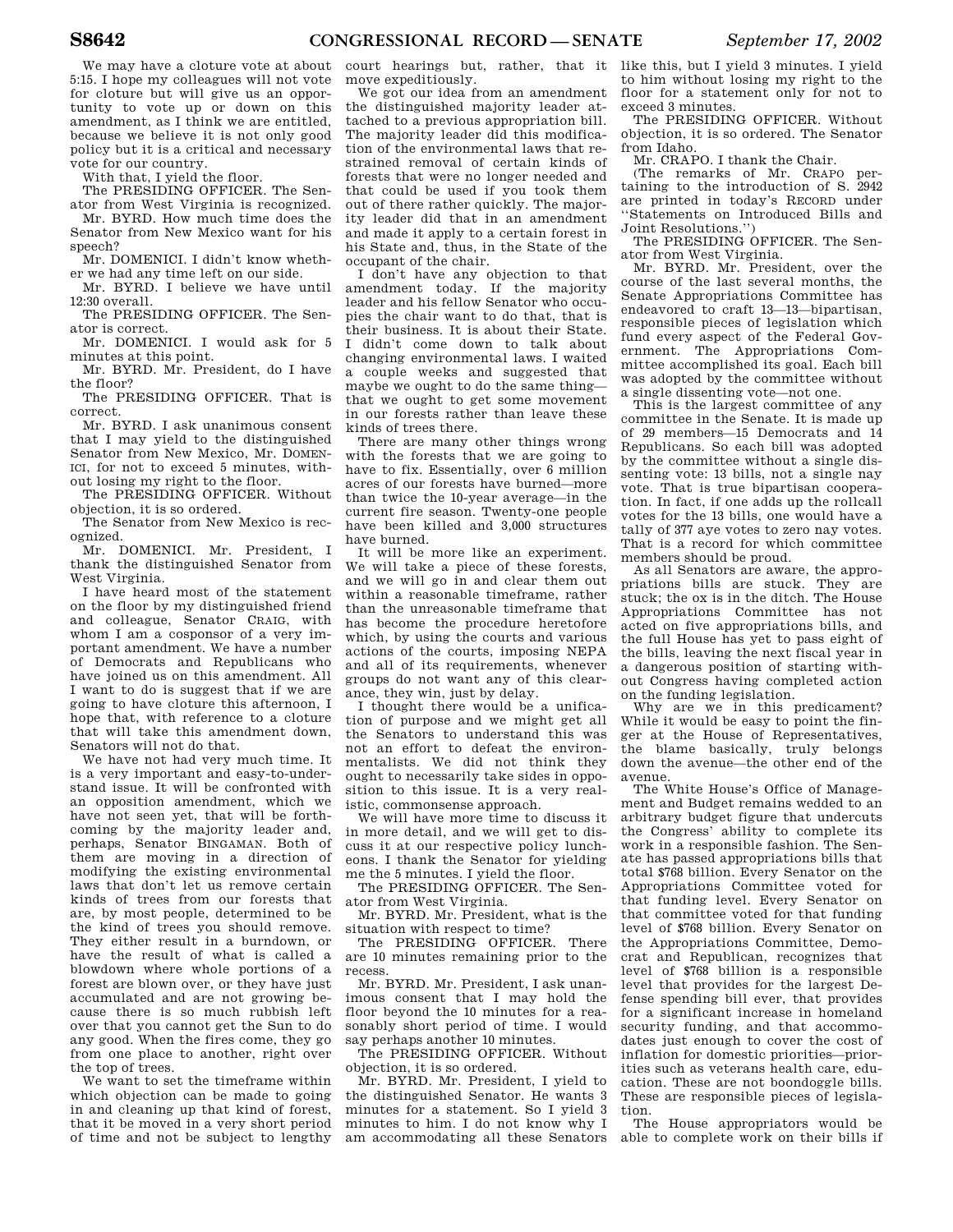they were able to utilize the same overall figure. I want to say the fault is not with the House Appropriations Committee chairman. That committee would be able to finish its job. But the White House has insisted that the House allocate no more than \$759 billion. So the House is stuck \$9 billion below the Senate and weeks behind the calendar for completing its work.

The House needs to get its work done, but more importantly, the administration needs to provide some flexibility to help us to finish these bills. We do not need political games. We need to complete action on 13 individual appropriations bills.

I know; I worked closely with the chairman on the other side, Chairman YOUNG, and with the ranking member on the Democrat side, DAVE OBEY. I worked closely with them. Their heart is in the right place. They know the Senate and the House ought to go to the higher, top line figure, \$768 billion. But it is the administration that has its feet in concrete and its head in the sand. No, it wants to stay right on the \$759 billion. That is why these appropriations bills are stuck.

Just yesterday—listen to this—in an article in the Wall Street Journal, Mr. Lawrence Lindsey, head of the White House's National Economic Council, projected that the military costs for this so-called war in Iraq will be \$100 billion to \$200 billion. They were talking about billions of dollars this year alone. I will say that again: Just yesterday, in an article in the Wall Street Journal, Mr. Lawrence Lindsey, head of the White House National Economic Council, projected that the military costs for this so-called war in Iraq will be \$100 billion to \$200 billion this year alone.

Now, I would consider \$100 billion to be quite substantial. That is a lot of money, \$100 billion. But Mr. Lindsey says it may go from \$100 billion to \$200 billion this year alone. I consider \$100 billion to be quite a substantial figure, and I would consider \$200 billion to be doubly substantial.

Mr. Lindsey, when asked about that level, said: That's nothing. That's nothing—\$100 billion to \$200 billion, that's nothing? If \$100 billion is nothing, Mr. Lindsey, what is \$9 billion? How can \$100 billion be nothing if the White House is willing to put the entire Government on autopilot over \$9 billion? That is why we are not getting the appropriations bills done. The administration, through its Office of Management and Budget, says no more than \$759 billion, because he has the authority of the President behind him.

I have heard some strange economic plans in my day, but this one takes the cake. How can \$100 billion be nothing, as Mr. Lindsey is quoted as saying, if the White House is willing to put the entire Government on autopilot over \$9 billion?

The growth of the fiscal year 2003 appropriations bills is not for the domestic program. The additional \$9 billion

in the Senate bills will fund the President's requested increases in the Department of Defense and homeland security. For the rest of the Government, that \$9 billion is the difference between a hard freeze and a 3-percent adjustment for inflation. But those facts do not seem to matter. They do not seem to matter to this administration.

In times such as these, the administration should be working with Congress to complete action on these appropriations bills, not attempting to hamstring Congress at every turn.

Obviously, the Office of Management and Budget has adopted a strategy that places the administration's political goals and rhetoric above the needs of the Nation. The political goals come first, apparently, with this administration. What a shame. What a shame. The Office of Management and Budget has signaled that this year politics wins out over principle, rhetoric wins out over reality.

So much for the new tone the President was going to bring to Washington. All this administration wants to do, apparently, is to play the same old games. The administration seems to believe that the Federal Government is nothing more than a Monopoly board. The President is living on Park Place, but the rest of the country is relegated to Mediterranean Avenue. The administration has asserted that \$768 billion is excessive spending for the coming fiscal year, and yet the significant increases within that total are to fund the President's proposal to significantly increase defense spending and homeland security funding.

I am not against doing whatever is needed to meet the Nation's requirements for defense, and the same is true with respect to homeland security. But the Nation should not be forced to cut budgets on health care, on education, on veterans programs, and other priorities here at home just to meet some political goal of the administration. The clock is ticking. We do not have time to play these political games. There is more at stake than a simple roll of the dice.

I ask unanimous consent to have printed in the RECORD the article from the Wall Street Journal published on Monday, September 16, 2002. The title of the article is: ''Bush Economic Aide Says Costs of Iraq War May Top \$100 Billion.''

There being no objection, the material was ordered to be printed in the RECORD, as follows:

BUSH ECONOMIC AIDE SAYS COST OF IRAQ WAR MAY TOP \$100 BILLION

## (By Bob Davis)

WASHINGTON.—President Bush's chief economic advisor estimates that the U.S. may have to spend between \$100 billion and \$200 billion to wage a war in Iraq, but doubts that the hostilities would push the nation into recession or a sustained period of inflation.

Lawrence Lindsey, head of the White House's National Economic Council, projected the ''upper bound'' of war costs at between 1% and 2% of U.S. gross domestic product. With the U.S. GDP at about \$10 trillion per year, that translates into a one-time cost of \$100 billion to \$200 billion. That is considerably higher than a preliminary, pri-

vate Pentagon estimate of about \$50 billion. In an interview in his White House office, Mr. Lindsey dismissed the economic consequences of such spending, saying it wouldn't have an appreciable effect on interest rates or add much to the federal debt, which is already about \$3.6 trillion. ''One year'' of additional spending? he said. ''That's nothing.''

At the same time, he doubted that the additional spending would give the economy much of a lift. ''Government spending tends not to be that stimulative,'' he said. ''Building weapons and expending them isn't the basis of sustained economic growth.''

Administration officials have been unwilling to talk about the specific costs of a war, preferring to discuss the removal of Mr. Hussein in foreign-policy or even moral terms. Discussing the economics of the war could make it seem as if the U.S. were going to war over oil. That could sap support domestically and abroad, especially in the Mideast where critics suspect the U.S. of wanting to seize Arab oil fields.

Mr. Lindsey, who didn't provide a detailed analysis of the costs, drew an analogy between the potential war expenditures with an investment in the removal of a threat to the economy. ''It's hard for me to see how we have sustained economic growth in a world where terrorists with weapons of mass destruction are running around,'' he said. If you weigh the cost of the war against the removal of a ''huge drag on global economic growth for a foreseeable time in the future, there's no comparison.''

Other administration economists say that their main fear is that an Iraq war could lead to a sustained spike in prices. The past four recessions have been preceded by the price of oil jumping to higher than \$30 a barrel, according to BCA Research.com in Montreal. But the White House believes that removing Iraqi oil from production during a war which would likely lead to a short-term rise in prices—would be insufficient to tip the economy into recession. What is worrisome, ecomists say, is if the war widens and another large Middle East supplier stops selling to the U.S., either because of an Iraqi attack or out of solidarity with Saddam Hussein's regime.

Mr. Lindsey said that Mr. Hussein's ouster could actually ease the oil problem by increasing supplies. Iraqi production has been constrained somewhat because of its limited investment and political factors. ''When there is a regime change in Iraq, you could add three million to five million barrels of production to world supply'' each day, Mr. Lindsey estimated. ''The successful prosecution of the war would be good for the economy.''

Currently, Iraq produces 1.7 million barrels of oil daily, according to OPEC figures. Before the Gulf War, Iraq produced around 3.5 million barrels a day.

Mr. Lindsey's cost estimate is higher than the \$50 billion number offered privately by the Pentagon in its conversations with Congress. The difference shows the pitfalls of predicting the cost of a military conflict when nobody is sure how difficult or long it will be. Whatever the bottom line, the war's costs would be significant enough to make it harder for the Bush administration to climb out of the budget-deficit hole it faces because of the economic slowdown and expense of the war on terrorism.

Mr. Lindsey didn't spell out the specifics of the spending and didn't make clear whether he was including in his estimate the cost of rebuilding Iraq or installing a new regime. His estimate is roughly in line with the \$58